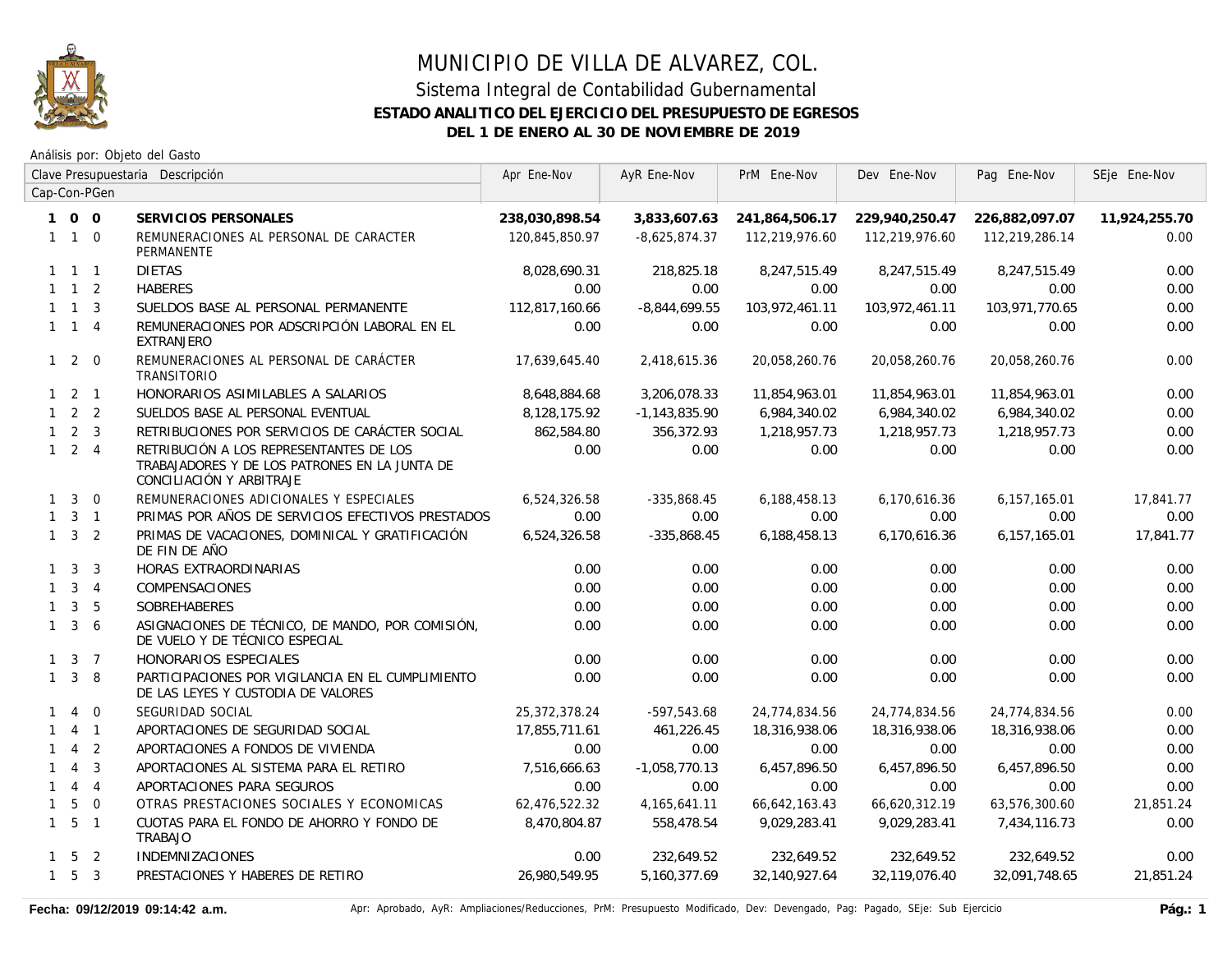

### Sistema Integral de Contabilidad Gubernamental **ESTADO ANALITICO DEL EJERCICIO DEL PRESUPUESTO DE EGRESOS DEL 1 DE ENERO AL 30 DE NOVIEMBRE DE 2019**

|                |                     |              | Clave Presupuestaria Descripción                                                             | Apr Ene-Nov   | AyR Ene-Nov     | PrM Ene-Nov   | Dev Ene-Nov   | Pag Ene-Nov   | SEje Ene-Nov |
|----------------|---------------------|--------------|----------------------------------------------------------------------------------------------|---------------|-----------------|---------------|---------------|---------------|--------------|
|                |                     | Cap-Con-PGen |                                                                                              |               |                 |               |               |               |              |
|                | $1 \quad 5 \quad 4$ |              | PRESTACIONES CONTRACTUALES                                                                   | 26,853,567.50 | $-1,763,541.09$ | 25,090,026.41 | 25,090,026.41 | 23,668,509.25 | 0.00         |
|                | $1\quad 5\quad 5$   |              | APOYOS A LA CAPACITACIÓN DE LOS SERVIDORES<br>PÚBLICOS                                       | 0.00          | 0.00            | 0.00          | 0.00          | 0.00          | 0.00         |
|                | $1\quad5$           | 9            | OTRAS PRESTACIONES SOCIALES Y ECONÓMICAS                                                     | 171,600.00    | $-22,323.55$    | 149,276.45    | 149,276.45    | 149,276.45    | 0.00         |
|                | 160                 |              | <b>PREVISIONES</b>                                                                           | 5,075,925.03  | 4,035,409.58    | 9,111,334.61  | 0.00          | 0.00          | 9,111,334.61 |
|                | $1\quad 6\quad 1$   |              | PREVISIONES DE CARÁCTER LABORAL, ECONÓMICA Y DE<br>SEGURIDAD SOCIAL                          | 5.075.925.03  | 4,035,409.58    | 9.111.334.61  | 0.00          | 0.00          | 9,111,334.61 |
|                | $1 \quad 7 \quad 0$ |              | PAGO DE ESTIMULOS A SERVIDORES PUBLICOS                                                      | 96,250.00     | 2,773,228.08    | 2,869,478.08  | 96,250.00     | 96,250.00     | 2,773,228.08 |
|                | $1 \quad 7 \quad 1$ |              | ESTÍMULOS                                                                                    | 96.250.00     | 2,773,228.08    | 2,869,478.08  | 96.250.00     | 96,250.00     | 2,773,228.08 |
|                | $1 \quad 7 \quad 2$ |              | <b>RECOMPENSAS</b>                                                                           | 0.00          | 0.00            | 0.00          | 0.00          | 0.00          | 0.00         |
| $\overline{2}$ |                     | $0\quad 0$   | MATERIALES Y SUMINISTROS                                                                     | 11,247,296.16 | 5,980,389.26    | 17,227,685.42 | 14,028,135.40 | 13,975,845.13 | 3,199,550.02 |
|                | $2 \quad 1 \quad 0$ |              | MATERIALES DE ADMINISTRACION, EMISION DE<br>DOCUMENTOS Y ARTICULOS OFICIALES                 | 900.299.41    | $-136,231.42$   | 764.067.99    | 640,405.70    | 634,327.30    | 123,662.29   |
|                | $2 \quad 1 \quad 1$ |              | MATERIALES, ÚTILES Y EQUIPOS MENORES DE OFICINA                                              | 271,446.67    | 20,418.28       | 291,864.95    | 288,490.65    | 288,490.65    | 3,374.30     |
|                | $2 \quad 1 \quad 2$ |              | MATERIALES Y ÚTILES DE IMPRESIÓN Y REPRODUCCIÓN                                              | 4,023.75      | 9,854.80        | 13,878.55     | 9,554.00      | 9,554.00      | 4,324.55     |
|                | $2 \quad 1 \quad 3$ |              | MATERIAL ESTADÍSTICO Y GEOGRÁFICO                                                            | 0.00          | 0.00            | 0.00          | 0.00          | 0.00          | 0.00         |
|                | $2 \quad 1 \quad 4$ |              | MATERIALES, ÚTILES Y EQUIPOS MENORES DE<br>TECNOLOGÍAS DE LA INFORMACIÓN Y COMUNICACIONES    | 110,647.17    | 1,580.62        | 112,227.79    | 69,307.64     | 69,307.64     | 42,920.15    |
|                | $2 \quad 1 \quad 5$ |              | MATERIAL IMPRESO E INFORMACIÓN DIGITAL                                                       | 445,107.32    | $-174,364.66$   | 270,742.66    | 198,057.33    | 191,978.93    | 72,685.33    |
|                | $2 \t1 \t6$         |              | MATERIAL DE LIMPIEZA                                                                         | 69,074.50     | 6,279.54        | 75,354.04     | 74,996.08     | 74,996.08     | 357.96       |
|                | $2 \quad 1 \quad 7$ |              | MATERIALES Y ÚTILES DE ENSEÑANZA                                                             | 0.00          | 0.00            | 0.00          | 0.00          | 0.00          | 0.00         |
|                | $2 \quad 1 \quad 8$ |              | MATERIALES PARA EL REGISTRO E IDENTIFICACIÓN DE<br><b>BIENES Y PERSONAS</b>                  | 0.00          | 0.00            | 0.00          | 0.00          | 0.00          | 0.00         |
|                | $2 \quad 2 \quad 0$ |              | ALIMENTOS Y UTENSILIOS                                                                       | 278,053.49    | $-136,251.53$   | 141,801.96    | 133,782.97    | 133,782.97    | 8,018.99     |
|                | $2 \quad 2 \quad 1$ |              | PRODUCTOS ALIMENTICIOS PARA PERSONAS                                                         | 270,495.50    | $-136,251.53$   | 134,243.97    | 133,782.97    | 133,782.97    | 461.00       |
|                | $2 \quad 2 \quad 2$ |              | PRODUCTOS ALIMENTICIOS PARA ANIMALES                                                         | 7.557.99      | 0.00            | 7.557.99      | 0.00          | 0.00          | 7.557.99     |
|                | $2 \quad 2 \quad 3$ |              | UTENSILIOS PARA EL SERVICIO DE ALIMENTACIÓN                                                  | 0.00          | 0.00            | 0.00          | 0.00          | 0.00          | 0.00         |
|                | $2 \quad 3 \quad 0$ |              | MATERIAS PRIMAS Y MATERIALES DE PRODUCCION Y<br>COMERCIALIZACION                             | 366,666.63    | $-352,532.79$   | 14,133.84     | 14,133.84     | 14,133.84     | 0.00         |
|                | $2 \quad 3 \quad 1$ |              | PRODUCTOS ALIMENTICIOS, AGROPECUARIOS Y<br>FORESTALES ADQUIRIDOS COMO MATERIA PRIMA          | 366,666.63    | $-352,532.79$   | 14,133.84     | 14,133.84     | 14,133.84     | 0.00         |
|                | $2 \quad 3 \quad 2$ |              | INSUMOS TEXTILES ADQUIRIDOS COMO MATERIA PRIMA                                               | 0.00          | 0.00            | 0.00          | 0.00          | 0.00          | 0.00         |
|                | $2 \quad 3 \quad 3$ |              | PRODUCTOS DE PAPEL, CARTÓN E IMPRESOS<br>ADQUIRIDOS COMO MATERIA PRIMA                       | 0.00          | 0.00            | 0.00          | 0.00          | 0.00          | 0.00         |
|                | $2 \quad 3 \quad 4$ |              | COMBUSTIBLES, LUBRICANTES, ADITIVOS, CARBÓN Y SUS<br>DERIVADOS ADQUIRIDOS COMO MATERIA PRIMA | 0.00          | 0.00            | 0.00          | 0.00          | 0.00          | 0.00         |
|                | $2 \quad 3 \quad 5$ |              | PRODUCTOS QUÍMICOS, FARMACÉUTICOS Y DE<br>LABORATORIO ADQUIRIDOS COMO MATERIA PRIMA          | 0.00          | 0.00            | 0.00          | 0.00          | 0.00          | 0.00         |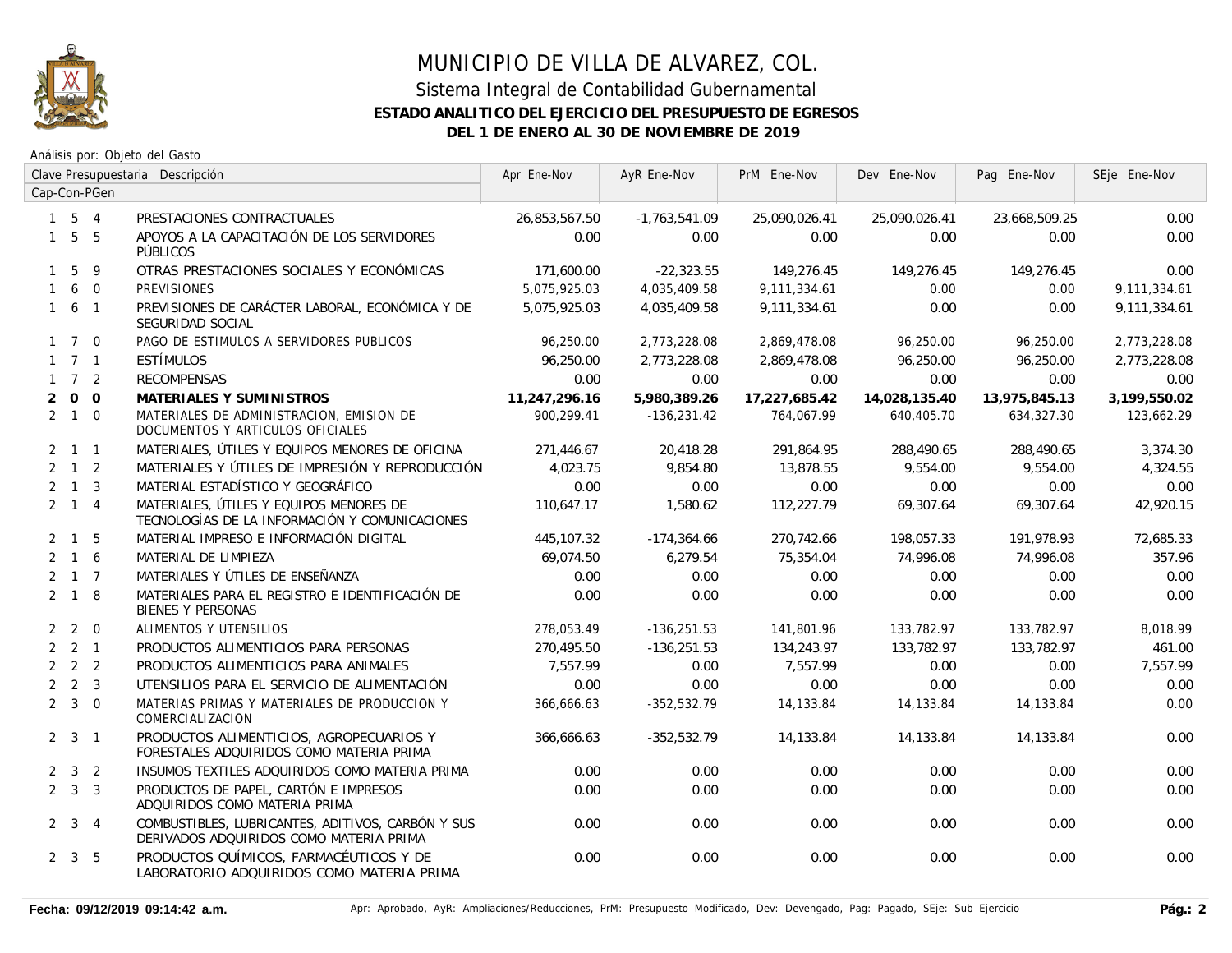

Análisis por: Objeto del Gasto

|                | Clave Presupuestaria Descripción |                         |                                                                                         | Apr Ene-Nov  | AyR Ene-Nov   | PrM Ene-Nov  | Dev Ene-Nov  | Pag Ene-Nov  | SEje Ene-Nov |
|----------------|----------------------------------|-------------------------|-----------------------------------------------------------------------------------------|--------------|---------------|--------------|--------------|--------------|--------------|
|                |                                  | Cap-Con-PGen            |                                                                                         |              |               |              |              |              |              |
|                | $2 \quad 3 \quad 6$              |                         | PRODUCTOS METÁLICOS Y A BASE DE MINERALES NO<br>METÁLICOS ADQUIRIDOS COMO MATERIA PRIMA | 0.00         | 0.00          | 0.00         | 0.00         | 0.00         | 0.00         |
|                | $2 \quad 3 \quad 7$              |                         | PRODUCTOS DE CUERO, PIEL, PLÁSTICO Y HULE<br>ADQUIRIDOS COMO MATERIA PRIMA              | 0.00         | 0.00          | 0.00         | 0.00         | 0.00         | 0.00         |
| $\mathbf{2}$   | $\mathbf{3}$                     | -8                      | MERCANCÍAS ADQUIRIDAS PARA SU COMERCIALIZACIÓN                                          | 0.00         | 0.00          | 0.00         | 0.00         | 0.00         | 0.00         |
| $\overline{2}$ | $\mathbf{3}$                     | 9                       | OTROS PRODUCTOS ADQUIRIDOS COMO MATERIA PRIMA                                           | 0.00         | 0.00          | 0.00         | 0.00         | 0.00         | 0.00         |
|                | 240                              |                         | MATERIALES Y ARTICULOS DE CONSTRUCCION Y DE<br>REPARACION                               | 2,053,064.12 | $-478,918.47$ | 1,574,145.65 | 1,355,032.56 | 1,328,199.11 | 219,113.09   |
|                | 2 4 1                            |                         | PRODUCTOS MINERALES NO METÁLICOS                                                        | 853,342.40   | $-749,460.37$ | 103,882.03   | 99.690.52    | 99.690.52    | 4,191.51     |
| $\overline{2}$ | $\overline{4}$                   | $\overline{2}$          | CEMENTO Y PRODUCTOS DE CONCRETO                                                         | 173,572.83   | $-5,000.00$   | 168,572.83   | 75,574.78    | 75,574.78    | 92,998.05    |
|                | $2 \quad 4$                      | $\overline{\mathbf{3}}$ | CAL, YESO Y PRODUCTOS DE YESO                                                           | 33,435.94    | 30,003.33     | 63,439.27    | 37,942.27    | 34,430.43    | 25,497.00    |
| $\overline{2}$ |                                  | $4\quad 4$              | MADERA Y PRODUCTOS DE MADERA                                                            | 11.634.93    | 535.15        | 12,170.08    | 10.572.41    | 10.572.41    | 1,597.67     |
| $\overline{2}$ |                                  | 4 5                     | VIDRIO Y PRODUCTOS DE VIDRIO                                                            | 6,379.82     | 0.00          | 6,379.82     | 0.00         | 0.00         | 6,379.82     |
| $\overline{2}$ | $\overline{4}$                   | 6                       | MATERIAL ELÉCTRICO Y ELECTRÓNICO                                                        | 532,151.02   | 294,611.45    | 826,762.47   | 775,643.30   | 763,449.62   | 51,119.17    |
| $\mathbf{2}$   |                                  | $4 \overline{7}$        | ARTÍCULOS METÁLICOS PARA LA CONSTRUCCIÓN                                                | 142,083.26   | $-50,024.07$  | 92,059.19    | 61,190.34    | 61,190.34    | 30,868.85    |
|                | $2 \quad 4$                      | 8                       | MATERIALES COMPLEMENTARIOS                                                              | 0.00         | 0.00          | 0.00         | 0.00         | 0.00         | 0.00         |
|                | 249                              |                         | OTROS MATERIALES Y ARTÍCULOS DE CONSTRUCCIÓN Y<br><b>REPARACIÓN</b>                     | 300,463.92   | 416.04        | 300,879.96   | 294,418.94   | 283,291.01   | 6,461.02     |
|                | 2 <sub>5</sub>                   | $\overline{0}$          | PRODUCTOS QUIMICOS, FARMACEUTICOS Y DE<br>LABORATORIO                                   | 22,453.40    | 0.00          | 22,453.40    | 7,785.56     | 7,785.56     | 14,667.84    |
|                | $2\quad 5\quad 1$                |                         | PRODUCTOS QUÍMICOS BÁSICOS                                                              | 0.00         | 0.00          | 0.00         | 0.00         | 0.00         | 0.00         |
|                | $2\quad 5\quad 2$                |                         | FERTILIZANTES, PESTICIDAS Y OTROS AGROQUÍMICOS                                          | 9,545.00     | 0.00          | 9,545.00     | 2,940.00     | 2,940.00     | 6,605.00     |
|                | 2 <sub>5</sub>                   | $\overline{3}$          | MEDICINAS Y PRODUCTOS FARMACÉUTICOS                                                     | 1,050.00     | 0.00          | 1,050.00     | 0.00         | 0.00         | 1,050.00     |
|                | 2 <sub>5</sub>                   | $\overline{4}$          | MATERIALES, ACCESORIOS Y SUMINISTROS MÉDICOS                                            | 5,500.00     | 0.00          | 5,500.00     | 0.00         | 0.00         | 5,500.00     |
|                | 2 <sub>5</sub>                   | $-5$                    | MATERIALES, ACCESORIOS Y SUMINISTROS DE<br>LABORATORIO                                  | 0.00         | 0.00          | 0.00         | 0.00         | 0.00         | 0.00         |
| $\mathbf{2}$   | 5                                | 6                       | FIBRAS SINTÉTICAS, HULES, PLÁSTICOS Y DERIVADOS                                         | 6,358.40     | 0.00          | 6,358.40     | 4,845.56     | 4,845.56     | 1,512.84     |
| $\overline{2}$ | 5                                | 9                       | OTROS PRODUCTOS QUÍMICOS                                                                | 0.00         | 0.00          | 0.00         | 0.00         | 0.00         | 0.00         |
| 2              | 6                                | $\overline{0}$          | COMBUSTIBLES, LUBRICANTES Y ADITIVOS                                                    | 6,235,345.16 | 2,065,263.27  | 8,300,608.43 | 8,242,964.72 | 8,234,137.09 | 57,643.71    |
| $\overline{2}$ | 6                                | $\overline{1}$          | COMBUSTIBLES, LUBRICANTES Y ADITIVOS                                                    | 6,235,345.16 | 2,065,263.27  | 8,300,608.43 | 8,242,964.72 | 8,234,137.09 | 57,643.71    |
|                | 2 6                              | $\overline{2}$          | CARBÓN Y SUS DERIVADOS                                                                  | 0.00         | 0.00          | 0.00         | 0.00         | 0.00         | 0.00         |
|                | $2 \t7 \t0$                      |                         | VESTUARIO, BLANCOS, PRENDAS DE PROTECCION Y<br>ARTICULOS DEPORTIVOS                     | 473,620.49   | 4,487,834.71  | 4,961,455.20 | 2,398,051.64 | 2,398,051.64 | 2,563,403.56 |
|                | $2 \quad 7 \quad 1$              |                         | VESTUARIO Y UNIFORMES                                                                   | 446,217.45   | 4,463,041.63  | 4,909,259.08 | 2,377,078.96 | 2,377,078.96 | 2,532,180.12 |
|                | $2 \quad 7 \quad 2$              |                         | PRENDAS DE SEGURIDAD Y PROTECCIÓN PERSONAL                                              | 16,689.31    | 24,793.08     | 41,482.39    | 11,720.66    | 11,720.66    | 29,761.73    |
|                | $2 \quad 7 \quad 3$              |                         | ARTÍCULOS DEPORTIVOS                                                                    | 10.713.73    | 0.00          | 10,713.73    | 9,252.02     | 9,252.02     | 1,461.71     |
|                | $2 \quad 7 \quad 4$              |                         | PRODUCTOS TEXTILES                                                                      | 0.00         | 0.00          | 0.00         | 0.00         | 0.00         | 0.00         |
|                | $2 \quad 7 \quad 5$              |                         | BLANCOS Y OTROS PRODUCTOS TEXTILES, EXCEPTO                                             | 0.00         | 0.00          | 0.00         | 0.00         | 0.00         | 0.00         |

Fecha: 09/12/2019 09:14:42 a.m. <br>
Pág.: 3<br />
Apr: Aprobado, AyR: Ampliaciones/Reducciones, PrM: Presupuesto Modificado, Dev: Devengado, Pag: Pagado, SEje: Sub Ejercicio **Pág.: 3**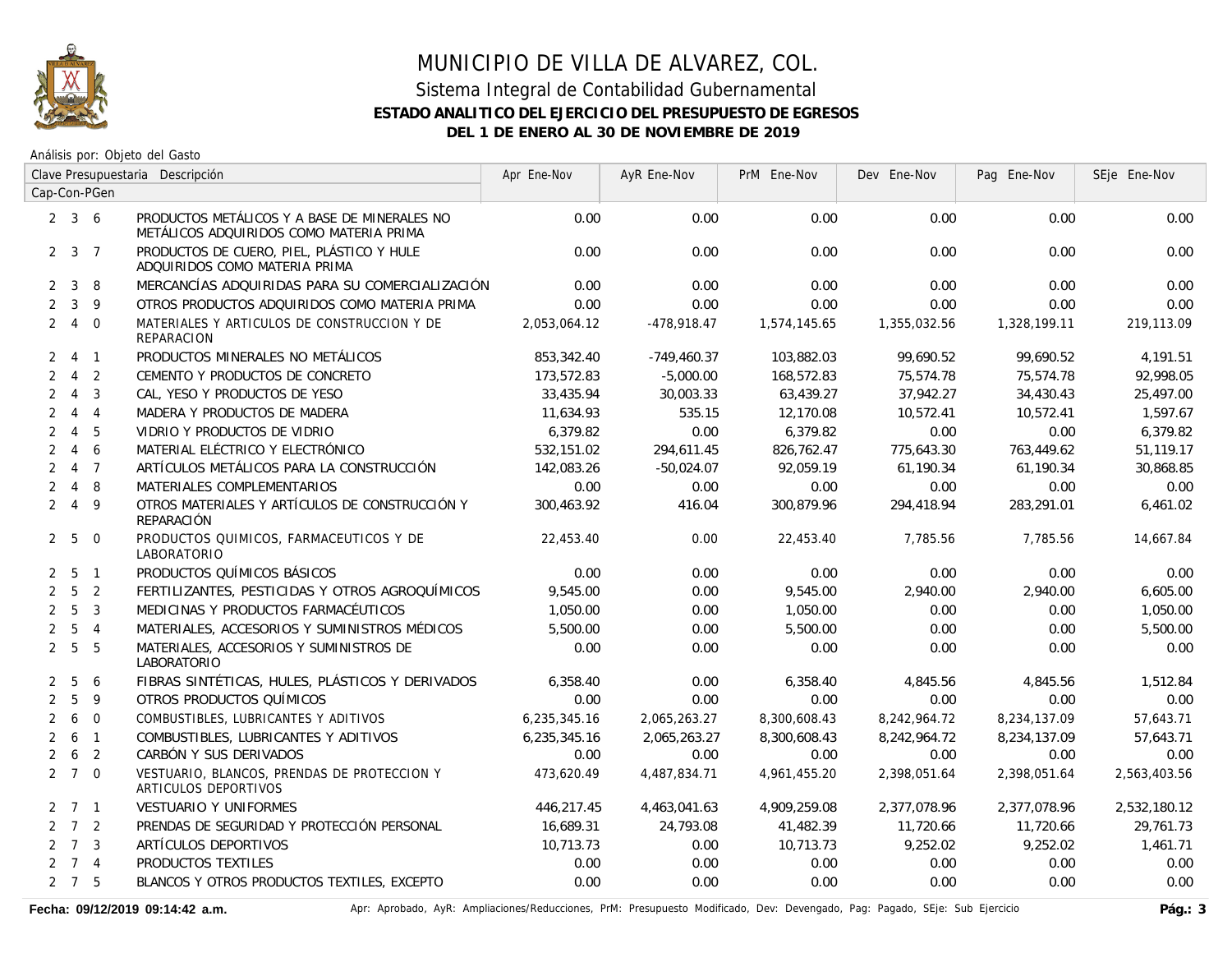

## MUNICIPIO DE VILLA DE ALVAREZ, COL. Sistema Integral de Contabilidad Gubernamental **ESTADO ANALITICO DEL EJERCICIO DEL PRESUPUESTO DE EGRESOS**

**DEL 1 DE ENERO AL 30 DE NOVIEMBRE DE 2019**

Análisis por: Objeto del Gasto

|                | Clave Presupuestaria Descripción |                |                                                                                                           | Apr Ene-Nov   | AyR Ene-Nov   | PrM Ene-Nov   | Dev Ene-Nov      | Pag Ene-Nov      | SEje Ene-Nov |
|----------------|----------------------------------|----------------|-----------------------------------------------------------------------------------------------------------|---------------|---------------|---------------|------------------|------------------|--------------|
|                |                                  | Cap-Con-PGen   |                                                                                                           |               |               |               |                  |                  |              |
|                |                                  |                | PRENDAS DE VESTIR                                                                                         |               |               |               |                  |                  |              |
| $\overline{2}$ | 8 0                              |                | MATERIALES Y SUMINISTROS PARA SEGURIDAD                                                                   | 0.00          | 0.00          | 0.00          | 0.00             | 0.00             | 0.00         |
| $\overline{2}$ | 8 1                              |                | SUSTANCIAS Y MATERIALES EXPLOSIVOS                                                                        | 0.00          | 0.00          | 0.00          | 0.00             | 0.00             | 0.00         |
|                | $2 \quad 8$                      | $\overline{2}$ | MATERIALES DE SEGURIDAD PÚBLICA                                                                           | 0.00          | 0.00          | 0.00          | 0.00             | 0.00             | 0.00         |
|                | $2 \quad 8$                      | $\overline{3}$ | PRENDAS DE PROTECCIÓN PARA SEGURIDAD PÚBLICA Y<br><b>NACIONAL</b>                                         | 0.00          | 0.00          | 0.00          | 0.00             | 0.00             | 0.00         |
|                | $2 \overline{9}$                 | $\Omega$       | HERRAMIENTAS, REFACCIONES Y ACCESORIOS MENORES                                                            | 917,793.46    | 531,225.49    | 1,449,018.95  | 1,235,978.41     | 1,225,427.62     | 213,040.54   |
|                | $2 \quad 9 \quad 1$              |                | <b>HERRAMIENTAS MENORES</b>                                                                               | 124,889.32    | 82,963.44     | 207,852.76    | 166,520.64       | 165,236.94       | 41,332.12    |
| 2              | 9 2                              |                | REFACCIONES Y ACCESORIOS MENORES DE EDIFICIOS                                                             | 35,649.07     | $-28,416.67$  | 7,232.40      | 7,232.32         | 7,232.32         | 0.08         |
|                | 293                              |                | REFACCIONES Y ACCESORIOS MENORES DE MOBILIARIO<br>Y EQUIPO DE ADMINISTRACIÓN, EDUCACIONAL Y<br>RECREATIVO | 0.00          | 0.00          | 0.00          | 0.00             | 0.00             | 0.00         |
|                | $2 \t9 \t4$                      |                | REFACCIONES Y ACCESORIOS MENORES DE EQUIPO DE<br>CÓMPUTO Y TECNOLOGÍAS DE LA INFORMACIÓN                  | 0.00          | 0.00          | 0.00          | 0.00             | 0.00             | 0.00         |
|                | 295                              |                | REFACCIONES Y ACCESORIOS MENORES DE EQUIPO E<br>INSTRUMENTAL MÉDICO Y DE LABORATORIO                      | 0.00          | 0.00          | 0.00          | 0.00             | 0.00             | 0.00         |
|                | 296                              |                | REFACCIONES Y ACCESORIOS MENORES DE EQUIPO DE<br>TRANSPORTE                                               | 550,000.00    | 469,281.45    | 1,019,281.45  | 1,012,102.39     | 1,002,835.30     | 7,179.06     |
|                | 2 9 7                            |                | REFACCIONES Y ACCESORIOS MENORES DE EQUIPO DE<br>DEFENSA Y SEGURIDAD                                      | 173,842.28    | 6,067.73      | 179,910.01    | 25,648.53        | 25,648.53        | 154,261.48   |
|                | 298                              |                | REFACCIONES Y ACCESORIOS MENORES DE MAQUINARIA<br>Y OTROS EQUIPOS                                         | 24,573.73     | 217.75        | 24,791.48     | 20,170.74        | 20,170.74        | 4,620.74     |
|                | 299                              |                | REFACCIONES Y ACCESORIOS MENORES OTROS BIENES<br><b>MUEBLES</b>                                           | 8,839.06      | 1,111.79      | 9,950.85      | 4,303.79         | 4,303.79         | 5,647.06     |
| 3              | 0 <sub>0</sub>                   |                | SERVICIOS GENERALES                                                                                       | 49,429,230.46 | 12,837,431.67 | 62,266,662.13 | 57,438,068.20    | 51,233,807.78    | 4,828,593.93 |
| 3              | $1\quad 0$                       |                | SERVICIOS BÁSICOS                                                                                         | 21,962,343.53 | 4,212,532.98  | 26,174,876.51 | 25, 133, 301. 32 | 25, 133, 301. 32 | 1,041,575.19 |
| 3              | $1 \quad 1$                      |                | ENERGÍA ELÉCTRICA                                                                                         | 21,427,361.01 | 4,230,229.79  | 25,657,590.80 | 24,661,596.42    | 24,661,596.42    | 995,994.38   |
| 3              | $1\quad 2$                       |                | GAS                                                                                                       | 0.00          | 0.00          | 0.00          | 0.00             | 0.00             | 0.00         |
| 3              | $\overline{1}$                   | $\overline{3}$ | <b>AGUA</b>                                                                                               | 18,333.26     | 1,666.74      | 20,000.00     | 19,926.90        | 19,926.90        | 73.10        |
| 3              | $\overline{1}$                   | $\overline{4}$ | TELEFONÍA TRADICIONAL                                                                                     | 132,916.63    | 102,083.37    | 235,000.00    | 224,070.18       | 224,070.18       | 10,929.82    |
| 3              | $\overline{1}$                   | 5              | TELEFONÍA CELULAR                                                                                         | 0.00          | 0.00          | 0.00          | 0.00             | 0.00             | 0.00         |
| 3              | $1\quad6$                        |                | SERVICIOS DE TELECOMUNICACIONES Y SATELITES.                                                              | 0.00          | 0.00          | 0.00          | 0.00             | 0.00             | 0.00         |
|                | $3 \quad 1 \quad 7$              |                | SERVICIOS DE ACCESO DE INTERNET. REDES Y<br>PROCESAMIENTO DE INFORMACION                                  | 366,666.63    | $-118,918.92$ | 247,747.71    | 214,414.38       | 214,414.38       | 33,333.33    |
| 3              | $\overline{1}$                   | 8              | SERVICIOS POSTALES Y TELEGRAFICOS                                                                         | 6,066.00      | 7,472.00      | 13,538.00     | 13,293.44        | 13,293.44        | 244.56       |
| 3              | $1 \quad 9$                      |                | SERVICIOS INTEGRALES Y OTROS SERVICIOS                                                                    | 11,000.00     | $-10,000.00$  | 1,000.00      | 0.00             | 0.00             | 1,000.00     |
| 3              | $2 \quad 0$                      |                | SERVICIOS DE ARRENDAMIENTO                                                                                | 11,443,666.52 | $-39.830.29$  | 11,403,836.23 | 11,395,656.77    | 9,227,998.98     | 8,179.46     |
|                | $3 \quad 2 \quad 1$              |                | ARRENDAMIENTO DE TERRENOS                                                                                 | 0.00          | 0.00          | 0.00          | 0.00             | 0.00             | 0.00         |

Fecha: 09/12/2019 09:14:42 a.m. <br>
Pág.: 4 Aprobado, AyR: Ampliaciones/Reducciones, PrM: Presupuesto Modificado, Dev: Devengado, Pag: Pagado, SEje: Sub Ejercicio **Pág.: 4**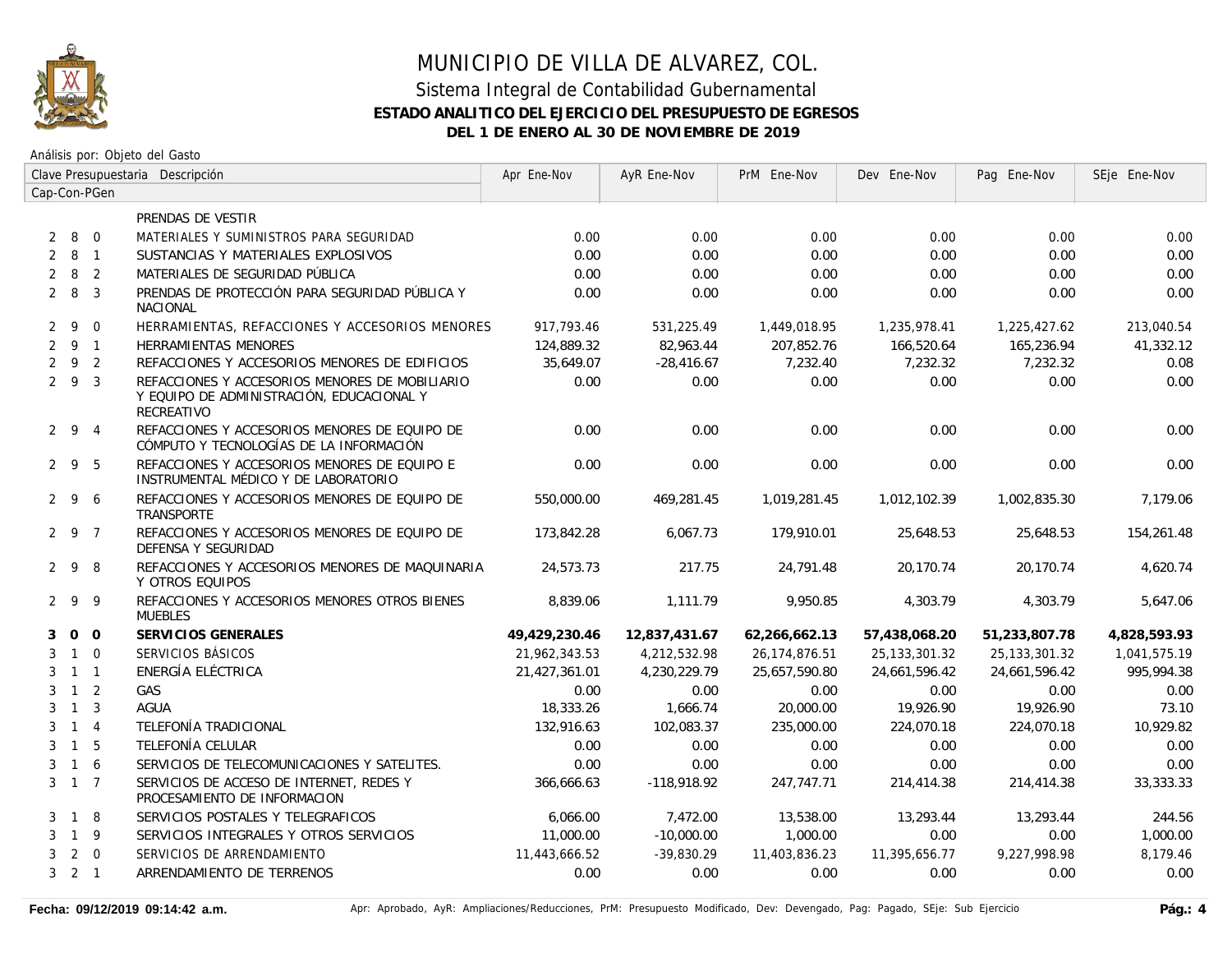

### Sistema Integral de Contabilidad Gubernamental **ESTADO ANALITICO DEL EJERCICIO DEL PRESUPUESTO DE EGRESOS DEL 1 DE ENERO AL 30 DE NOVIEMBRE DE 2019**

Análisis por: Objeto del Gasto

|   | Clave Presupuestaria Descripción |                | Apr Ene-Nov                                                                                                | AyR Ene-Nov   | PrM Ene-Nov   | Dev Ene-Nov      | Pag Ene-Nov      | SEje Ene-Nov |              |
|---|----------------------------------|----------------|------------------------------------------------------------------------------------------------------------|---------------|---------------|------------------|------------------|--------------|--------------|
|   |                                  | Cap-Con-PGen   |                                                                                                            |               |               |                  |                  |              |              |
|   | $3 \quad 2 \quad 2$              |                | ARRENDAMIENTO DE EDIFICIOS                                                                                 | 221,833.26    | 20,166.74     | 242,000.00       | 237,865.77       | 237,865.77   | 4,134.23     |
| 3 | $2 \quad 3$                      |                | ARRENDAMIENTO DE MOBILIARIO Y EQUIPO DE<br>ADMINISTRACIÓN, EDUCACIONAL Y RECREATIVO                        | 0.00          | 0.00          | 0.00             | 0.00             | 0.00         | 0.00         |
| 3 |                                  | $2 \quad 4$    | ARRENDAMIENTO DE EQUIPO E INSTRUMENTAL MÉDICO Y<br>DE LABORATORIO                                          | 0.00          | 0.00          | 0.00             | 0.00             | 0.00         | 0.00         |
| 3 | $\overline{2}$                   | 5              | ARRENDAMIENTO DE EQUIPO DE TRANSPORTE                                                                      | 11,148,500.00 | $-5,037.03$   | 11, 143, 462. 97 | 11, 143, 462. 97 | 8,977,405.18 | 0.00         |
| 3 | $2\quad 6$                       |                | ARRENDAMIENTO DE MAQUINARIA, OTROS EQUIPOS Y<br><b>HERRAMIENTAS</b>                                        | 0.00          | 0.00          | 0.00             | 0.00             | 0.00         | 0.00         |
|   | $3\quad 2\quad 7$                |                | ARRENDAMIENTO DE ACTIVOS INTANGIBLES                                                                       | 0.00          | 0.00          | 0.00             | 0.00             | 0.00         | 0.00         |
| 3 |                                  | $2 \quad 8$    | ARRENDAMIENTO FINANCIERO                                                                                   | 0.00          | 0.00          | 0.00             | 0.00             | 0.00         | 0.00         |
| 3 | $2 \quad 9$                      |                | OTROS ARRENDAMIENTOS                                                                                       | 73,333.26     | $-54,960.00$  | 18,373.26        | 14,328.03        | 12,728.03    | 4,045.23     |
| 3 |                                  | $3 \quad 0$    | SERVICIOS PROFESIONALES, CIENTIFICOS, TECNICOS Y<br>OTROS SERVICIOS                                        | 2,303,694.63  | 3,921,305.27  | 6,224,999.90     | 4,858,362.50     | 4,757,683.26 | 1,366,637.40 |
| 3 | $\overline{3}$                   | $\overline{1}$ | SERVICIOS LEGALES, DE CONTABILIDAD, AUDITORÍA Y<br>RELACIONADOS                                            | 806,666.63    | $-218,063.16$ | 588,603.47       | 373,599.27       | 373,599.27   | 215,004.20   |
|   | $3 \quad 3 \quad 2$              |                | SERVICIOS DE DISEÑO, ARQUITECTURA, INGENIERÍA Y<br>ACTIVIDADES RELACIONADAS                                | 0.00          | 0.00          | 0.00             | 0.00             | 0.00         | 0.00         |
|   | $3 \quad 3 \quad 3$              |                | SERVICIOS DE CONSULTORÍA ADMINISTRATIVA,<br>PROCESOS, TÉCNICA Y EN TECNOLOGÍAS DE LA<br><b>INFORMACIÓN</b> | 715,995.00    | 1,883,000.00  | 2,598,995.00     | 2.451.680.00     | 2.451.680.00 | 147,315.00   |
| 3 |                                  | $3 \quad 4$    | SERVICIOS DE CAPACITACIÓN                                                                                  | 22,000.00     | 439,153.00    | 461,153.00       | 440,000.00       | 440,000.00   | 21,153.00    |
| 3 | 3 <sub>5</sub>                   |                | SERVICIOS DE INVESTIGACIÓN CIENTÍFICA Y<br><b>DESARROLLO</b>                                               | 0.00          | 0.00          | 0.00             | 0.00             | 0.00         | 0.00         |
| 3 | $\mathbf{3}$                     | -6             | SERVICIOS DE APOYO ADMINISTRATIVO, TRADUCCIÓN,<br>FOTOCOPIADO E IMPRESIÓN                                  | 759,033.00    | $-38,284.57$  | 720,748.43       | 674,083.48       | 605,181.74   | 46,664.95    |
| 3 |                                  | 3 <sub>7</sub> | SERVICIOS DE PROTECCIÓN Y SEGURIDAD                                                                        | 0.00          | 0.00          | 0.00             | 0.00             | 0.00         | 0.00         |
| 3 | 3                                | 8              | SERVICIOS DE VIGILANCIA                                                                                    | 0.00          | 0.00          | 0.00             | 0.00             | 0.00         | 0.00         |
| 3 | 3                                | 9              | SERVICIOS PROFESIONALES, CIENTÍFICOS Y TÉCNICOS<br><b>INTEGRALES</b>                                       | 0.00          | 1,855,500.00  | 1,855,500.00     | 918,999.75       | 887,222.25   | 936,500.25   |
| 3 | $\overline{4}$                   | $\overline{0}$ | SERVICIOS FINANCIEROS, BANCARIOS Y COMERCIALES                                                             | 1,329,166.52  | 56,569.58     | 1,385,736.10     | 1,186,296.47     | 1,186,296.47 | 199,439.63   |
| 3 |                                  | $4 \quad 1$    | SERVICIOS FINANCIEROS Y BANCARIOS                                                                          | 320,833.26    | 56,569.58     | 377,402.84       | 367,542.84       | 367,542.84   | 9,860.00     |
| 3 | $\overline{4}$                   | $\overline{2}$ | SERVICIOS DE COBRANZA, INVESTIGACIÓN CREDITICIA Y<br><b>SIMILAR</b>                                        | 1,008,333.26  | 0.00          | 1,008,333.26     | 818,753.63       | 818,753.63   | 189,579.63   |
| 3 | $\overline{4}$                   | $\overline{3}$ | SERVICIOS DE RECAUDACIÓN, TRASLADO Y CUSTODIA DE<br>VALORES                                                | 0.00          | 0.00          | 0.00             | 0.00             | 0.00         | 0.00         |
| 3 | $\overline{4}$                   | $\overline{4}$ | SEGUROS DE RESPONSABILIDAD PATRIMONIAL Y FIANZAS                                                           | 0.00          | 0.00          | 0.00             | 0.00             | 0.00         | 0.00         |
| 3 | $\overline{4}$                   | 5              | SEGURO DE BIENES PATRIMONIALES                                                                             | 0.00          | 0.00          | 0.00             | 0.00             | 0.00         | 0.00         |
| 3 | $\overline{4}$                   | 6              | ALMACENAJE, ENVASE Y EMBALAJE                                                                              | 0.00          | 0.00          | 0.00             | 0.00             | 0.00         | 0.00         |
| 3 | $4 \overline{7}$                 |                | <b>FLETES Y MANIOBRAS</b>                                                                                  | 0.00          | 0.00          | 0.00             | 0.00             | 0.00         | 0.00         |

Fecha: 09/12/2019 09:14:42 a.m. **Antical Access** April Aprobado, AyR: Ampliaciones/Reducciones, PrM: Presupuesto Modificado, Dev: Devengado, Pag: Pagado, SEje: Sub Ejercicio **Pág.: 5**<br>Pág.: 5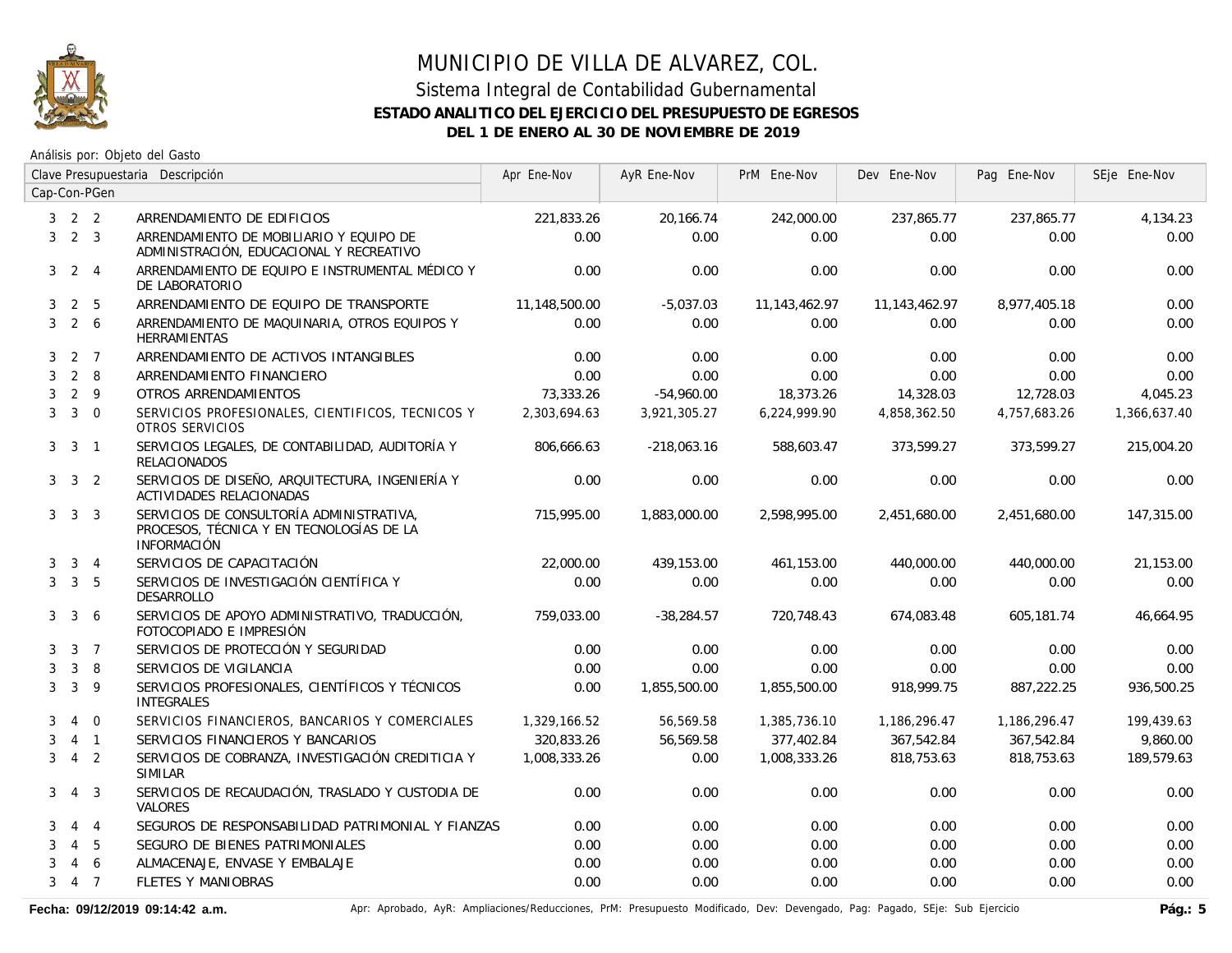

### Sistema Integral de Contabilidad Gubernamental **ESTADO ANALITICO DEL EJERCICIO DEL PRESUPUESTO DE EGRESOS DEL 1 DE ENERO AL 30 DE NOVIEMBRE DE 2019**

Análisis por: Objeto del Gasto

|                | Clave Presupuestaria Descripción |                 | Apr Ene-Nov                                                                                                              | AyR Ene-Nov  | PrM Ene-Nov     | Dev Ene-Nov  | Pag Ene-Nov  | SEje Ene-Nov |              |
|----------------|----------------------------------|-----------------|--------------------------------------------------------------------------------------------------------------------------|--------------|-----------------|--------------|--------------|--------------|--------------|
|                |                                  | Cap-Con-PGen    |                                                                                                                          |              |                 |              |              |              |              |
| 3              | 4 8                              |                 | COMISIONES POR VENTAS                                                                                                    | 0.00         | 0.00            | 0.00         | 0.00         | 0.00         | 0.00         |
| 3              |                                  | $4\overline{9}$ | SERVICIOS FINANCIEROS, BANCARIOS Y COMERCIALES<br><b>INTEGRALES</b>                                                      | 0.00         | 0.00            | 0.00         | 0.00         | 0.00         | 0.00         |
| 3 <sup>7</sup> | $5\overline{)}$                  | $\overline{0}$  | SERVICIOS DE INSTALACION, REPARACION,<br>MANTENIMIENTO Y CONSERVACION                                                    | 4,614,683.26 | $-1,223,266.30$ | 3,391,416.96 | 1,975,013.17 | 1,846,519.01 | 1,416,403.79 |
| 3              |                                  | 5 1             | CONSERVACIÓN Y MANTENIMIENTO MENOR DE INMUEBLES                                                                          | 43,083.26    | $-11,730.04$    | 31,353.22    | 26,632.80    | 26,632.80    | 4,720.42     |
| $\mathbf{3}$   | 5 <sub>2</sub>                   |                 | INSTALACIÓN, REPARACIÓN Y MANTENIMIENTO DE<br>MOBILIARIO Y EQUIPO DE ADMINISTRACIÓN,<br>EDUCACIONAL Y RECREATIVO         | 49,500.00    | $-40,000.00$    | 9,500.00     | 4,214.39     | 4,214.39     | 5,285.61     |
|                | $3\quad 5\quad 3$                |                 | INSTALACIÓN, REPARACIÓN Y MANTENIMIENTO DE<br>EQUIPO DE CÓMPUTO Y TECNOLOGÍA DE LA<br><b>INFORMACIÓN</b>                 | 50,600.00    | $-228.00$       | 50,372.00    | 3,248.00     | 3,248.00     | 47,124.00    |
|                | $3\quad 5\quad 4$                |                 | INSTALACIÓN, REPARACIÓN Y MANTENIMIENTO DE<br>EQUIPO E INSTRUMENTAL MÉDICO Y DE LABORATORIO                              | 0.00         | 0.00            | 0.00         | 0.00         | 0.00         | 0.00         |
|                | $3\quad 5\quad 5$                |                 | REPARACIÓN Y MANTENIMIENTO DE EQUIPO DE<br>TRANSPORTE                                                                    | 341,000.00   | 519,458.74      | 860,458.74   | 520,270.48   | 395,346.08   | 340.188.26   |
|                | $3\quad 5$                       | 6               | REPARACIÓN Y MANTENIMIENTO DE EQUIPO DE DEFENSA<br>Y SEGURIDAD                                                           | 0.00         | 0.00            | 0.00         | 0.00         | 0.00         | 0.00         |
|                | $3\quad 5\quad 7$                |                 | INSTALACIÓN, REPARACIÓN Y MANTENIMIENTO DE<br>MAQUINARIA, OTROS EQUIPOS Y HERRAMIENTA                                    | 5,500.00     | 132,233.00      | 137,733.00   | 40,586.50    | 37,016.74    | 97,146.50    |
| 3              | 5                                | 8               | SERVICIOS DE LIMPIEZA Y MANEJO DE DESECHOS                                                                               | 4,125,000.00 | $-1,848,000.00$ | 2,277,000.00 | 1,355,061.00 | 1,355,061.00 | 921,939.00   |
| 3              | 5                                | 9               | SERVICIOS DE JARDINERÍA Y FUMIGACIÓN                                                                                     | 0.00         | 25,000.00       | 25,000.00    | 25,000.00    | 25,000.00    | 0.00         |
| 3              |                                  | 6 0             | SERVICIOS DE COMUNICACION SOCIAL Y PUBLICIDAD                                                                            | 188,240.47   | 268,700.23      | 456,940.70   | 359,497.93   | 303,497.93   | 97,442.77    |
| 3              | 6 <sub>1</sub>                   |                 | DIFUSIÓN POR RADIO, TELEVISIÓN Y OTROS MEDIOS DE<br>MENSAJES SOBRE PROGRAMAS Y ACTIVIDADES<br><b>GUBERNAMENTALES</b>     | 166,240.47   | 91,640.22       | 257,880.69   | 160,437.92   | 104,437.92   | 97,442.77    |
| 3              | 6 <sub>2</sub>                   |                 | DIFUSIÓN POR RADIO. TELEVISIÓN Y OTROS MEDIOS DE<br>MENSAJES COMERCIALES PARA PROMOVER LA VENTA DE<br>BIENES O SERVICIOS | 0.00         | 0.00            | 0.00         | 0.00         | 0.00         | 0.00         |
| 3              | 6 <sub>3</sub>                   |                 | SERVICIOS DE CREATIVIDAD, PREPRODUCCIÓN Y<br>PRODUCCIÓN DE PUBLICIDAD, EXCEPTO INTERNET                                  | 0.00         | 0.00            | 0.00         | 0.00         | 0.00         | 0.00         |
| 3              | 6                                | $\overline{4}$  | SERVICIOS DE REVELADO DE FOTOGRAFÍAS                                                                                     | 0.00         | 0.00            | 0.00         | 0.00         | 0.00         | 0.00         |
| 3              | 6                                | 5               | SERVICIOS DE LA INDUSTRIA FÍLMICA, DEL SONIDO Y DEL<br><b>VIDEO</b>                                                      | 0.00         | 0.00            | 0.00         | 0.00         | 0.00         | 0.00         |
| 3              | 6                                | 6               | SERVICIO DE CREACIÓN Y DIFUSIÓN DE CONTENIDO<br>EXCLUSIVAMENTE A TRAVÉS DE INTERNET                                      | 22,000.00    | 177,060.01      | 199,060.01   | 199,060.01   | 199,060.01   | 0.00         |
| 3              | 6                                | 9               | OTROS SERVICIOS DE INFORMACIÓN                                                                                           | 0.00         | 0.00            | 0.00         | 0.00         | 0.00         | 0.00         |
| 3              | 7 0                              |                 | SERVICIOS DE TRASLADO Y VIATICOS                                                                                         | 122,723.04   | 39,883.57       | 162,606.61   | 123,671.83   | 123,671.83   | 38,934.78    |
| 3              | 7 1                              |                 | PASAJES AÉREOS                                                                                                           | 38,333.26    | 64,744.74       | 103,078.00   | 92,015.00    | 92,015.00    | 11,063.00    |
|                | $3 \quad 7 \quad 2$              |                 | PASAJES TERRESTRES                                                                                                       | 7,240.63     | 14,828.22       | 22,068.85    | 10,438.21    | 10,438.21    | 11,630.64    |

Fecha: 09/12/2019 09:14:42 a.m. **Aprical Aprical Agelia AyR:** Ampliaciones/Reducciones, PrM: Presupuesto Modificado, Dev: Devengado, Pag: Pagado, SEje: Sub Ejercicio **Pág.: 6**<br>Pág.: 6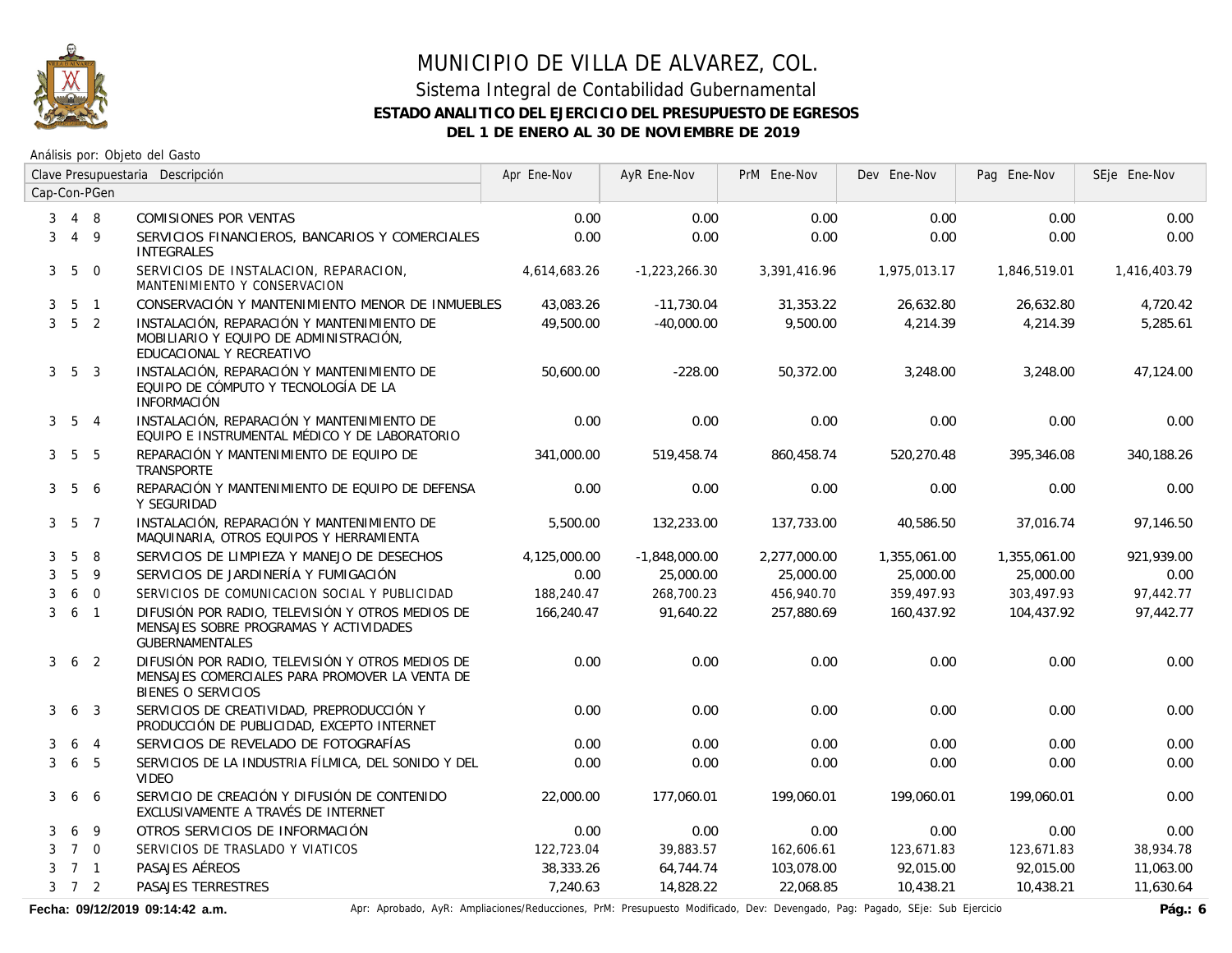

Análisis por: Objeto del Gasto

|                     | Clave Presupuestaria Descripción |                | Apr Ene-Nov                                                                                      | AyR Ene-Nov   | PrM Ene-Nov   | Dev Ene-Nov   | Pag Ene-Nov   | SEje Ene-Nov  |              |
|---------------------|----------------------------------|----------------|--------------------------------------------------------------------------------------------------|---------------|---------------|---------------|---------------|---------------|--------------|
| Cap-Con-PGen        |                                  |                |                                                                                                  |               |               |               |               |               |              |
| $3 \quad 7 \quad 3$ |                                  |                | PASAJES MARÍTIMOS, LACUSTRES Y FLUVIALES                                                         | 0.00          | 0.00          | 0.00          | 0.00          | 0.00          | 0.00         |
| 3                   |                                  | 7 <sub>4</sub> | AUTOTRANSPORTE                                                                                   | 500.00        | $-300.00$     | 200.00        | 0.00          | 0.00          | 200.00       |
| 3                   | $\overline{7}$                   | 5              | VIÁTICOS EN EL PAÍS                                                                              | 38,149.15     | $-3,679.38$   | 34,469.77     | 18,439.62     | 18,439.62     | 16,030.15    |
| 3                   | $\overline{7}$                   | 6              | VIÁTICOS EN EL EXTRANJERO                                                                        | 0.00          | 0.00          | 0.00          | 0.00          | 0.00          | 0.00         |
| 3                   |                                  | 7 <sub>7</sub> | GASTOS DE INSTALACIÓN Y TRASLADO DE MENAJE                                                       | 0.00          | 0.00          | 0.00          | 0.00          | 0.00          | 0.00         |
| 3                   | $7^{\circ}$                      | 8              | SERVICIOS INTEGRALES DE TRASLADO Y VIÁTICOS                                                      | 0.00          | 0.00          | 0.00          | 0.00          | 0.00          | 0.00         |
| $\overline{7}$<br>3 |                                  | 9              | OTROS SERVICIOS DE TRASLADO Y HOSPEDAJE                                                          | 38,500.00     | $-35,710.01$  | 2,789.99      | 2,779.00      | 2,779.00      | 10.99        |
| 8<br>3              |                                  | $\overline{0}$ | SERVICIOS OFICIALES                                                                              | 255,750.00    | $-7,028.07$   | 248,721.93    | 224,078.64    | 194,411.96    | 24,643.29    |
| 8<br>3              |                                  | $\overline{1}$ | <b>GASTOS DE CEREMONIAL</b>                                                                      | 0.00          | 0.00          | 0.00          | 0.00          | 0.00          | 0.00         |
| 8<br>3              |                                  | 2              | GASTOS DE ORDEN SOCIAL Y CULTURAL                                                                | 222.750.00    | 3.971.93      | 226,721.93    | 202,557.16    | 194,411.96    | 24.164.77    |
| 8<br>3              |                                  | $\mathbf{3}$   | CONGRESOS Y CONVENCIONES                                                                         | 0.00          | 0.00          | 0.00          | 0.00          | 0.00          | 0.00         |
| 8<br>3              |                                  | $\overline{4}$ | <b>EXPOSICIONES</b>                                                                              | 33,000.00     | $-11,000.00$  | 22,000.00     | 21,521.48     | 0.00          | 478.52       |
| 8<br>3              |                                  | 5              | GASTOS DE REPRESENTACIÓN                                                                         | 0.00          | 0.00          | 0.00          | 0.00          | 0.00          | 0.00         |
| 3                   | 9                                | $\overline{0}$ | OTROS SERVICIOS GENERALES                                                                        | 7,208,962.49  | 5,608,564.70  | 12,817,527.19 | 12,182,189.57 | 8,460,427.02  | 635,337.62   |
| 9<br>3              |                                  | $\overline{1}$ | SERVICIOS FUNERARIOS Y DE CEMENTERIOS                                                            | 0.00          | 0.00          | 0.00          | 0.00          | 0.00          | 0.00         |
| 9<br>3              |                                  | 2              | <b>IMPUESTOS Y DERECHOS</b>                                                                      | 183,987.50    | $-18.770.65$  | 165,216.85    | 141,640.35    | 139,612.35    | 23,576.50    |
| 9<br>3              |                                  | 3              | IMPUESTOS Y DERECHOS DE IMPORTACIÓN                                                              | 0.00          | 0.00          | 0.00          | 0.00          | 0.00          | 0.00         |
| 3                   | 9                                | $\overline{4}$ | SENTENCIAS Y RESOLUCIONES POR AUTORIDAD<br>COMPETENTE                                            | 2,349,974.99  | 5,096,946.55  | 7,446,921.54  | 7,443,687.68  | 7,443,687.68  | 3,233.86     |
| 3                   | 9                                | 5              | PENAS, MULTAS, ACCESORIOS Y ACTUALIZACIONES                                                      | 610,500.00    | 442,538.58    | 1,053,038.58  | 835,987.03    | 835,987.03    | 217,051.55   |
| 3                   | 9                                | 6              | OTROS GASTOS POR RESPONSABILIDADES                                                               | 22,000.00     | $-10,480.66$  | 11,519.34     | 4,868.75      | 4,868.75      | 6,650.59     |
| 3                   |                                  | 9 7            | <b>UTILIDADES</b>                                                                                | 0.00          | 0.00          | 0.00          | 0.00          | 0.00          | 0.00         |
| 9<br>3              |                                  | 8              | IMPUESTO SOBRE NOMINAS Y OTROS QUE SE DERIVEN DE<br>UNA RELACION LABORAL                         | 3.850.000.00  | 229.096.08    | 4.079.096.08  | 3,719,734.55  | 0.00          | 359,361.53   |
| 9<br>3              |                                  | 9              | OTROS SERVICIOS GENERALES                                                                        | 192,500.00    | $-130,765.20$ | 61,734.80     | 36,271.21     | 36,271.21     | 25,463.59    |
| $\overline{O}$<br>4 |                                  | $\overline{0}$ | TRANSFERENCIAS, ASIGNACIONES, SUBSIDIOS Y<br>OTRAS AYUDAS                                        | 54,452,746.15 | 175,104.68    | 54,627,850.83 | 51,559,675.83 | 51,346,292.01 | 3,068,175.00 |
| 4                   |                                  | $1\quad 0$     | TRANSFERENCIAS INTERNAS Y ASIGNACIONES AL<br>SECTOR PÚBLICO                                      | 18,487,413.01 | 1,343,341.65  | 19,830,754.66 | 19,830,754.65 | 19,830,754.65 | 0.01         |
|                     |                                  | $1 \quad 1$    | ASIGNACIONES PRESUPUESTARIAS AL PODER EJECUTIVO                                                  | 0.00          | 0.00          | 0.00          | 0.00          | 0.00          | 0.00         |
|                     |                                  | $1\quad 2$     | ASIGNACIONES PRESUPUESTARIAS AL PODER<br>LEGISLATIVO                                             | 0.00          | 0.00          | 0.00          | 0.00          | 0.00          | 0.00         |
| $\overline{1}$      |                                  | 3              | ASIGNACIONES PRESUPUESTARIAS AL PODER JUDICIAL                                                   | 0.00          | 0.00          | 0.00          | 0.00          | 0.00          | 0.00         |
| 4                   | $\mathbf{1}$                     | $\overline{4}$ | ASIGNACIONES PRESUPUESTARIAS A ÓRGANOS<br><b>AUTÓNOMOS</b>                                       | 18,487,413.01 | 1,343,341.65  | 19,830,754.66 | 19,830,754.65 | 19,830,754.65 | 0.01         |
| 4                   | $\mathbf{1}$                     | 5              | TRANSFERENCIAS INTERNAS OTORGADAS A ENTIDADES<br>PARAESTATALES NO EMPRESARIALES Y NO FINANCIERAS | 0.00          | 0.00          | 0.00          | 0.00          | 0.00          | 0.00         |
| 4                   |                                  | 1 6            | TRANSFERENCIAS INTERNAS OTORGADAS A ENTIDADES                                                    | 0.00          | 0.00          | 0.00          | 0.00          | 0.00          | 0.00         |

Fecha: 09/12/2019 09:14:42 a.m. **Antical Access** Aprobado, AyR: Ampliaciones/Reducciones, PrM: Presupuesto Modificado, Dev: Devengado, Pag: Pagado, SEje: Sub Ejercicio **Pág.: 7**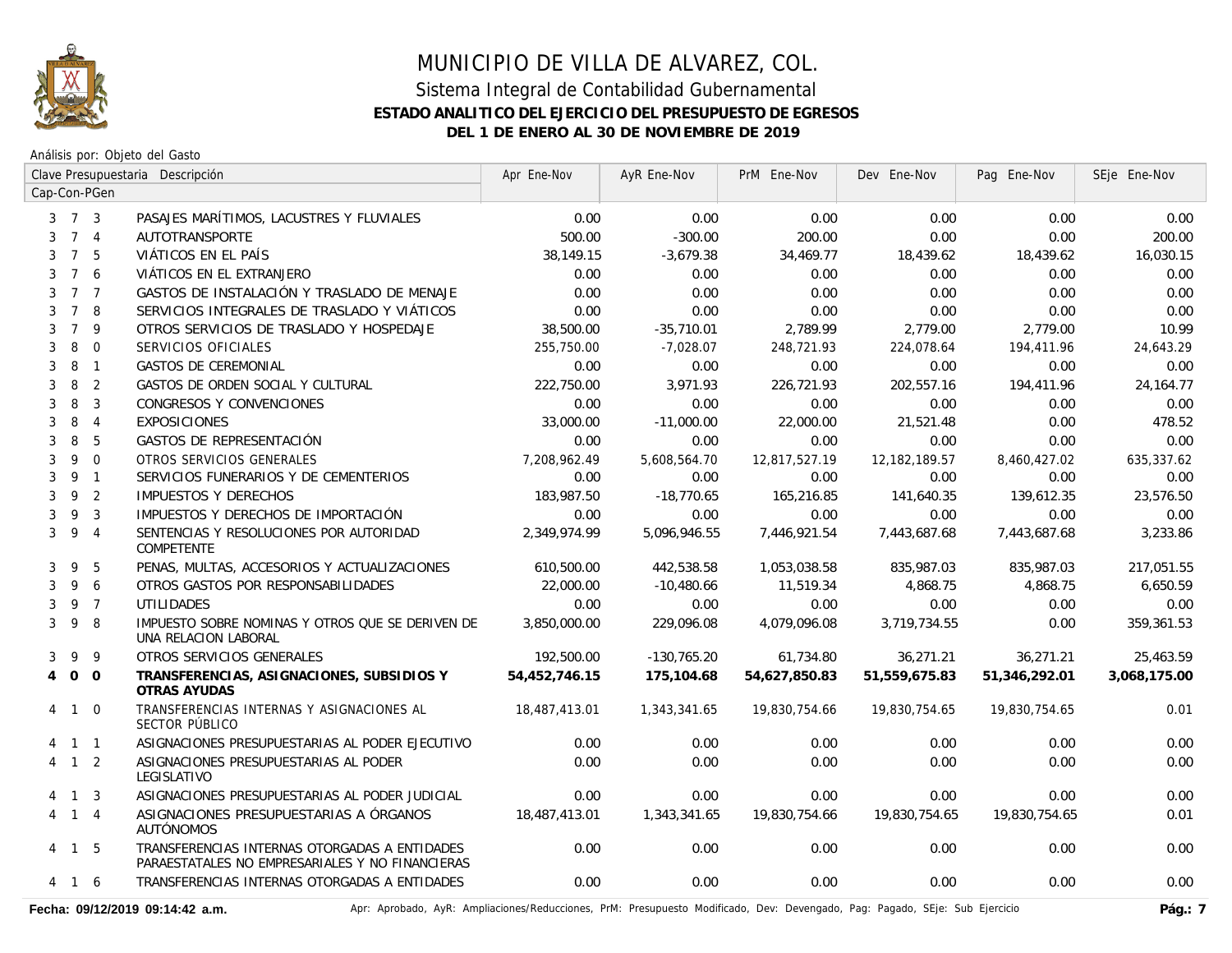

### Sistema Integral de Contabilidad Gubernamental **ESTADO ANALITICO DEL EJERCICIO DEL PRESUPUESTO DE EGRESOS DEL 1 DE ENERO AL 30 DE NOVIEMBRE DE 2019**

Análisis por: Objeto del Gasto

|   | Clave Presupuestaria Descripción |                |                                                                                                       | Apr Ene-Nov  | AyR Ene-Nov     | PrM Ene-Nov  | Dev Ene-Nov | Pag Ene-Nov | SEje Ene-Nov |
|---|----------------------------------|----------------|-------------------------------------------------------------------------------------------------------|--------------|-----------------|--------------|-------------|-------------|--------------|
|   |                                  | Cap-Con-PGen   |                                                                                                       |              |                 |              |             |             |              |
|   |                                  |                | PARAESTATALES EMPRESARIALES Y NO FINANCIERAS                                                          |              |                 |              |             |             |              |
|   | 4 1 7                            |                | TRANSFERENCIAS INTERNAS OTORGADAS A<br>FIDEICOMISOS PÚBLICOS EMPRESARIALES Y NO<br><b>FINANCIEROS</b> | 0.00         | 0.00            | 0.00         | 0.00        | 0.00        | 0.00         |
|   | 4 1 8                            |                | TRANSFERENCIAS INTERNAS OTORGADAS A<br>INSTITUCIONES PARAESTATALES PÚBLICAS FINANCIERAS               | 0.00         | 0.00            | 0.00         | 0.00        | 0.00        | 0.00         |
|   | 4 1 9                            |                | TRANSFERENCIAS INTERNAS OTORGADAS A<br>FIDEICOMISOS PÚBLICOS FINANCIEROS                              | 0.00         | 0.00            | 0.00         | 0.00        | 0.00        | 0.00         |
| 4 |                                  | $2\quad 0$     | TRANSFERENCIAS AL RESTO DEL SECTOR PUBLICO                                                            | 0.00         | 0.00            | 0.00         | 0.00        | 0.00        | 0.00         |
| 4 |                                  | $2 \quad 1$    | TRANSFERENCIAS OTORGADAS A ENTIDADES<br>PARAESTATALES NO EMPRESARIALES Y NO FINANCIERAS               | 0.00         | 0.00            | 0.00         | 0.00        | 0.00        | 0.00         |
|   | $4$ 2 2                          |                | TRANSFERENCIAS OTORGADAS PARA ENTIDADES<br>PARAESTATALES EMPRESARIALES Y NO FINANCIERAS               | 0.00         | 0.00            | 0.00         | 0.00        | 0.00        | 0.00         |
| 4 | 2 3                              |                | TRANSFERENCIAS OTORGADAS PARA INSTITUCIONES<br>PARAESTATALES PÚBLICAS FINANCIERAS                     | 0.00         | 0.00            | 0.00         | 0.00        | 0.00        | 0.00         |
| 4 | 2 4                              |                | TRANSFERENCIAS OTORGADAS A ENTIDADES<br>FEDERATIVAS Y MUNICIPIOS                                      | 0.00         | 0.00            | 0.00         | 0.00        | 0.00        | 0.00         |
| 4 | 2                                | - 5            | TRANSFERENCIAS A FIDEICOMISOS DE ENTIDADES<br>FEDERATIVAS Y MUNICIPIOS                                | 0.00         | 0.00            | 0.00         | 0.00        | 0.00        | 0.00         |
|   | 3                                | $\mathbf 0$    | SUBSIDIOS Y SUBVENCIONES                                                                              | 0.00         | 0.00            | 0.00         | 0.00        | 0.00        | 0.00         |
| 4 |                                  | $3 \quad 1$    | SUBSIDIOS A LA PRODUCCIÓN                                                                             | 0.00         | 0.00            | 0.00         | 0.00        | 0.00        | 0.00         |
| 4 | $\mathbf{3}$                     | 2              | SUBSIDIOS A LA DISTRIBUCIÓN                                                                           | 0.00         | 0.00            | 0.00         | 0.00        | 0.00        | 0.00         |
| 4 | 3                                | 3              | SUBSIDIOS A LA INVERSIÓN                                                                              | 0.00         | 0.00            | 0.00         | 0.00        | 0.00        | 0.00         |
|   | 3                                | $\overline{4}$ | SUBSIDIOS A LA PRESTACIÓN DE SERVICIOS PÚBLICOS                                                       | 0.00         | 0.00            | 0.00         | 0.00        | 0.00        | 0.00         |
| 4 | 3                                | 5              | SUBSIDIOS PARA CUBRIR DIFERENCIALES DE TASAS DE<br><b>INTERÉS</b>                                     | 0.00         | 0.00            | 0.00         | 0.00        | 0.00        | 0.00         |
|   | 3                                | 6              | SUBSIDIOS A LA VIVIENDA                                                                               | 0.00         | 0.00            | 0.00         | 0.00        | 0.00        | 0.00         |
|   | $\mathbf{3}$                     | $\overline{7}$ | SUBVENCIONES AL CONSUMO                                                                               | 0.00         | 0.00            | 0.00         | 0.00        | 0.00        | 0.00         |
|   | 3                                | 8              | SUBSIDIOS A ENTIDADES FEDERATIVAS Y MUNICIPIOS                                                        | 0.00         | 0.00            | 0.00         | 0.00        | 0.00        | 0.00         |
|   | 3                                | 9              | OTROS SUBSIDIOS                                                                                       | 0.00         | 0.00            | 0.00         | 0.00        | 0.00        | 0.00         |
|   | $\overline{4}$                   | $\Omega$       | AYUDAS SOCIALES                                                                                       | 3,365,216.25 | $-1,956,106.57$ | 1,409,109.68 | 888,126.26  | 887,352.36  | 520,983.42   |
|   |                                  | 4 1            | AYUDAS SOCIALES A PERSONAS                                                                            | 2,233,000.00 | $-1,363,178.04$ | 869,821.96   | 454,426.26  | 469,652.36  | 415,395.70   |
| 4 |                                  | $4\quad 2$     | BECAS Y OTRAS AYUDAS PARA PROGRAMAS DE<br>CAPACITACIÓN                                                | 813,216.25   | $-597, 142.84$  | 216,073.41   | 115,200.00  | 115,200.00  | 100,873.41   |
|   | 4                                | $\overline{3}$ | AYUDAS SOCIALES A INSTITUCIONES DE ENSEÑANZA                                                          | 0.00         | 0.00            | 0.00         | 0.00        | 0.00        | 0.00         |
| 4 |                                  | $4\quad 4$     | AYUDAS SOCIALES A ACTIVIDADES CIENTÍFICAS O<br>ACADÉMICAS                                             | 0.00         | 0.00            | 0.00         | 0.00        | 0.00        | 0.00         |
|   | 4                                | 5              | AYUDAS SOCIALES A INSTITUCIONES SIN FINES DE LUCRO                                                    | 319,000.00   | 4,214.31        | 323,214.31   | 318,500.00  | 302,500.00  | 4,714.31     |
| 4 | 4 6                              |                | AYUDAS SOCIALES A COOPERATIVAS                                                                        | 0.00         | 0.00            | 0.00         | 0.00        | 0.00        | 0.00         |

Fecha: 09/12/2019 09:14:42 a.m. **Ancher Aprobado, AyR: Ampliaciones/Reducciones, PrM: Presupuesto Modificado, Dev: Devengado, Pag: Pagado, SEje: Sub Ejercicio Pág.: 8**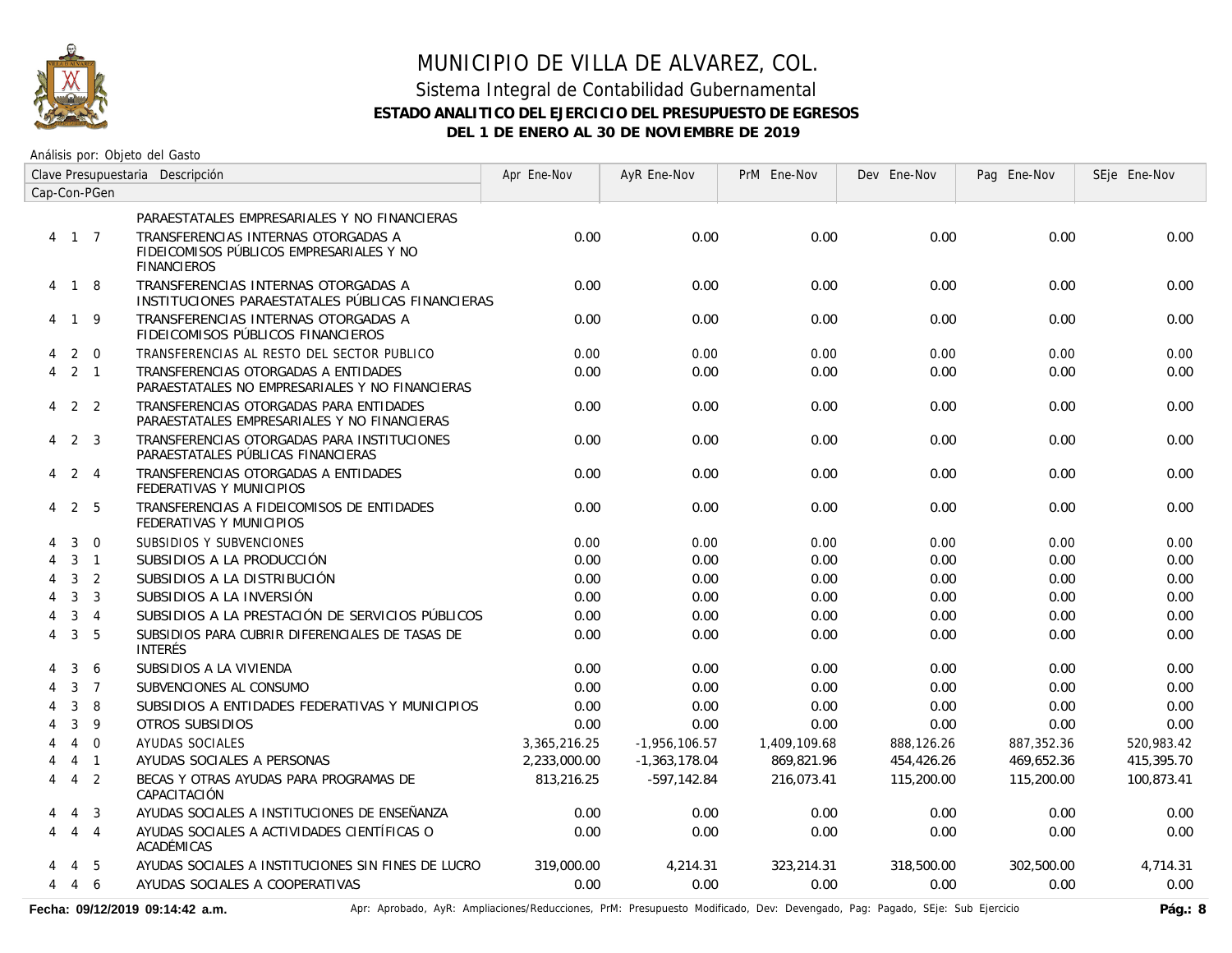

|   | Clave Presupuestaria Descripción |                | Apr Ene-Nov                                                                                                   | AyR Ene-Nov   | PrM Ene-Nov   | Dev Ene-Nov   | Pag Ene-Nov   | SEje Ene-Nov  |              |
|---|----------------------------------|----------------|---------------------------------------------------------------------------------------------------------------|---------------|---------------|---------------|---------------|---------------|--------------|
|   |                                  | Cap-Con-PGen   |                                                                                                               |               |               |               |               |               |              |
| 4 | 4 7                              |                | AYUDAS SOCIALES A ENTIDADES DE INTERÉS PÚBLICO                                                                | 0.00          | 0.00          | 0.00          | 0.00          | 0.00          | 0.00         |
| 4 |                                  | 4 8            | AYUDAS POR DESASTRES NATURALES Y OTROS<br><b>SINIESTROS</b>                                                   | 0.00          | 0.00          | 0.00          | 0.00          | 0.00          | 0.00         |
| 4 | 5                                | $\mathbf{0}$   | PENSIONES Y JUBILACIONES                                                                                      | 32,600,116.89 | 787,869.60    | 33,387,986.49 | 30,840,794.92 | 30,628,185.00 | 2,547,191.57 |
| 4 | 5                                | $\overline{1}$ | <b>PENSIONES</b>                                                                                              | 1,420,833.26  | 16,784.76     | 1,437,618.02  | 1,384,899.12  | 1,384,899.12  | 52,718.90    |
|   | 5                                | $\overline{2}$ | <b>JUBILACIONES</b>                                                                                           | 30,066,666.63 | 771,084.84    | 30,837,751.47 | 29,455,895.80 | 29,243,285.88 | 1,381,855.67 |
|   | 5                                | 9              | OTRAS PENSIONES Y JUBILACIONES                                                                                | 1,112,617.00  | 0.00          | 1,112,617.00  | 0.00          | 0.00          | 1,112,617.00 |
| 4 | 6                                | $\overline{0}$ | TRANSFERENCIAS A FIDEICOMISOS, MANDATOS Y OTROS<br>ANALOGOS                                                   | 0.00          | 0.00          | 0.00          | 0.00          | 0.00          | 0.00         |
| 4 | 6                                | $\overline{1}$ | TRANSFERENCIAS A FIDEICOMISOS DEL PODER<br><b>EJECUTIVO</b>                                                   | 0.00          | 0.00          | 0.00          | 0.00          | 0.00          | 0.00         |
| 4 | 6                                | 2              | TRANSFERENCIAS A FIDEICOMISOS DEL PODER<br>LEGISLATIVO                                                        | 0.00          | 0.00          | 0.00          | 0.00          | 0.00          | 0.00         |
|   | 6                                | 3              | TRANSFERENCIAS A FIDEICOMISOS DEL PODER JUDICIAL                                                              | 0.00          | 0.00          | 0.00          | 0.00          | 0.00          | 0.00         |
|   | 6                                | $\overline{4}$ | TRANSFERENCIAS A FIDEICOMISOS PÚBLICOS DE<br>ENTIDADES PARAESTATALES NO EMPRESARIALES Y NO<br>FINANCIERAS     | 0.00          | 0.00          | 0.00          | 0.00          | 0.00          | 0.00         |
| 4 | 6                                | - 5            | TRANSFERENCIAS A FIDEICOMISOS PÚBLICOS DE<br>ENTIDADES PARAESTATALES EMPRESARIALES Y NO<br><b>FINANCIERAS</b> | 0.00          | 0.00          | 0.00          | 0.00          | 0.00          | 0.00         |
|   | 6                                | 6              | TRANSFERENCIAS A FIDEICOMISOS DE INSTITUCIONES<br>PÚBLICAS FINANCIERAS                                        | 0.00          | 0.00          | 0.00          | 0.00          | 0.00          | 0.00         |
|   | 6                                | 9              | OTRAS TRANSFERENCIAS A FIDEICOMISOS                                                                           | 0.00          | 0.00          | 0.00          | 0.00          | 0.00          | 0.00         |
|   | $\overline{7}$                   | $\Omega$       | TRANSFERENCIAS A LA SEGURIDAD SOCIAL                                                                          | 0.00          | 0.00          | 0.00          | 0.00          | 0.00          | 0.00         |
|   | $7^{\circ}$                      | $\overline{1}$ | TRANSFERENCIAS POR OBLIGACIÓN DE LEY                                                                          | 0.00          | 0.00          | 0.00          | 0.00          | 0.00          | 0.00         |
|   | 8                                | $\overline{0}$ | <b>DONATIVOS</b>                                                                                              | 0.00          | 0.00          | 0.00          | 0.00          | 0.00          | 0.00         |
| 4 | 8                                | $\overline{1}$ | DONATIVOS A INSTITUCIONES SIN FINES DE LUCRO                                                                  | 0.00          | 0.00          | 0.00          | 0.00          | 0.00          | 0.00         |
| 4 | 8                                | $\overline{2}$ | DONATIVOS A ENTIDADES FEDERATIVAS                                                                             | 0.00          | 0.00          | 0.00          | 0.00          | 0.00          | 0.00         |
| 4 | 8                                | 3              | DONATIVOS A FIDEICOMISOS PRIVADOS                                                                             | 0.00          | 0.00          | 0.00          | 0.00          | 0.00          | 0.00         |
| 4 | 8                                | $\overline{4}$ | DONATIVOS A FIDEICOMISOS ESTATALES                                                                            | 0.00          | 0.00          | 0.00          | 0.00          | 0.00          | 0.00         |
| 4 | 8                                | 5              | DONATIVOS INTERNACIONALES                                                                                     | 0.00          | 0.00          | 0.00          | 0.00          | 0.00          | 0.00         |
| 4 | 9                                | $\overline{0}$ | TRANSFERENCIAS AL EXTERIOR                                                                                    | 0.00          | 0.00          | 0.00          | 0.00          | 0.00          | 0.00         |
| 4 | 9                                | $\overline{1}$ | TRANSFERENCIAS PARA GOBIERNOS EXTRANJEROS                                                                     | 0.00          | 0.00          | 0.00          | 0.00          | 0.00          | 0.00         |
| 4 | 9                                | $\overline{2}$ | TRANSFERENCIAS PARA ORGANISMOS INTERNACIONALES                                                                | 0.00          | 0.00          | 0.00          | 0.00          | 0.00          | 0.00         |
| 4 | 9                                | $\overline{3}$ | TRANSFERENCIAS PARA EL SECTOR PRIVADO EXTERNO                                                                 | 0.00          | 0.00          | 0.00          | 0.00          | 0.00          | 0.00         |
| 5 |                                  | $0\quad 0$     | BIENES MUEBLES, INMUEBLES E INTANGIBLES                                                                       | 2,021,500.00  | 2,202,506.48  | 4,224,006.48  | 2,404,787.91  | 2,404,787.91  | 1,819,218.57 |
| 5 | $\mathbf{1}$                     | $\Omega$       | MOBILIARIO Y EQUIPO DE ADMINISTRACION                                                                         | 660,000.00    | $-437,800.59$ | 222,199.41    | 155,593.51    | 155,593.51    | 66,605.90    |
|   | $5 \quad 1 \quad 1$              |                | MUEBLES DE OFICINA Y ESTANTERÍA                                                                               | 110,000.00    | 15,056.51     | 125,056.51    | 125,056.51    | 125,056.51    | 0.00         |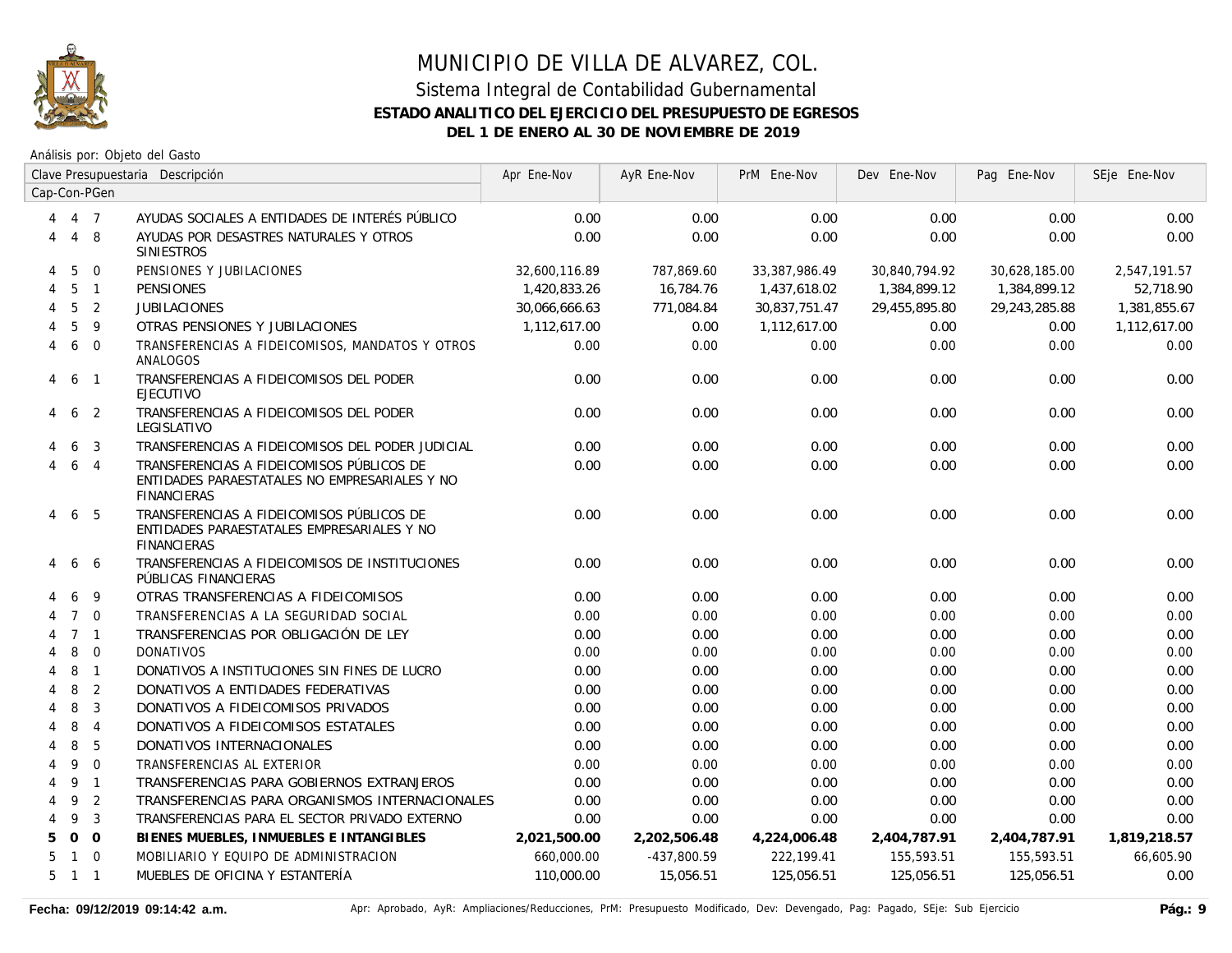

|                     | Clave Presupuestaria Descripción |                | Apr Ene-Nov                                                                              | AyR Ene-Nov  | PrM Ene-Nov   | Dev Ene-Nov  | Pag Ene-Nov  | SEje Ene-Nov |            |
|---------------------|----------------------------------|----------------|------------------------------------------------------------------------------------------|--------------|---------------|--------------|--------------|--------------|------------|
| Cap-Con-PGen        |                                  |                |                                                                                          |              |               |              |              |              |            |
| $5$ 1 2             |                                  |                | MUEBLES, EXCEPTO DE OFICINA Y ESTANTERÍA                                                 | 0.00         | 0.00          | 0.00         | 0.00         | 0.00         | 0.00       |
| 5                   | 1 <sup>3</sup>                   |                | BIENES ARTÍSTICOS, CULTURALES Y CIENTÍFICOS                                              | 0.00         | 0.00          | 0.00         | 0.00         | 0.00         | 0.00       |
| 5                   | $\mathbf{1}$                     | $\overline{4}$ | OBJETOS DE VALOR                                                                         | 0.00         | 0.00          | 0.00         | 0.00         | 0.00         | 0.00       |
| 5                   | $\overline{1}$                   | 5              | EQUIPO DE CÓMPUTO Y DE TECNOLOGÍAS DE LA<br><b>INFORMACIÓN</b>                           | 550,000.00   | $-452,857.10$ | 97,142.90    | 30,537.00    | 30,537.00    | 66,605.90  |
| 5                   | -1                               | 9              | OTROS MOBILIARIOS Y EQUIPOS DE ADMINISTRACIÓN                                            | 0.00         | 0.00          | 0.00         | 0.00         | 0.00         | 0.00       |
| 5                   | 2                                | $\mathbf 0$    | MOBILIARIO Y EQUIPO EDUCACIONAL Y RECREATIVO                                             | 80,000.00    | $-20,056.51$  | 59,943.49    | 50,808.00    | 50,808.00    | 9,135.49   |
| 5                   | $\overline{2}$                   | $\overline{1}$ | EQUIPOS Y APARATOS AUDIOVISUALES                                                         | 0.00         | 0.00          | 0.00         | 0.00         | 0.00         | 0.00       |
| 5                   | 2 <sub>2</sub>                   |                | APARATOS DEPORTIVOS                                                                      | 0.00         | 0.00          | 0.00         | 0.00         | 0.00         | 0.00       |
| 5                   | 2                                | 3              | CÁMARAS FOTOGRÁFICAS Y DE VIDEO                                                          | 80,000.00    | $-20,056.51$  | 59,943.49    | 50,808.00    | 50,808.00    | 9,135.49   |
| 5                   | $\overline{2}$                   | 9              | OTRO MOBILIARIO Y EQUIPO EDUCACIONAL Y<br>RECREATIVO                                     | 0.00         | 0.00          | 0.00         | 0.00         | 0.00         | 0.00       |
| 5                   | 3                                | $\overline{0}$ | EQUIPO E INSTRUMENTAL MEDICO Y DE LABORATORIO                                            | 0.00         | 0.00          | 0.00         | 0.00         | 0.00         | 0.00       |
| 5                   | $\mathbf{3}$                     | $\overline{1}$ | EQUIPO MÉDICO Y DE LABORATORIO                                                           | 0.00         | 0.00          | 0.00         | 0.00         | 0.00         | 0.00       |
| 5                   | 3                                | 2              | INSTRUMENTAL MÉDICO Y DE LABORATORIO                                                     | 0.00         | 0.00          | 0.00         | 0.00         | 0.00         | 0.00       |
| 5                   | $\overline{4}$                   | $\mathbf 0$    | VEHICULOS Y EQUIPO DE TRANSPORTE                                                         | 1,100,000.00 | 1,844,113.58  | 2,944,113.58 | 1,976,016.00 | 1,976,016.00 | 968,097.58 |
| 5                   | $\overline{4}$                   | $\overline{1}$ | AUTOMOVILES Y EQUIPO TERRESTRE                                                           | 1,100,000.00 | 1,844,113.58  | 2,944,113.58 | 1,976,016.00 | 1,976,016.00 | 968,097.58 |
| 5                   | $\overline{4}$                   | $\overline{2}$ | CARROCERÍAS Y REMOLQUES                                                                  | 0.00         | 0.00          | 0.00         | 0.00         | 0.00         | 0.00       |
| 5                   | $\overline{4}$                   | 3              | EQUIPO AEROESPACIAL                                                                      | 0.00         | 0.00          | 0.00         | 0.00         | 0.00         | 0.00       |
| 5                   | $\overline{4}$                   | $\overline{4}$ | EQUIPO FERROVIARIO                                                                       | 0.00         | 0.00          | 0.00         | 0.00         | 0.00         | 0.00       |
| 5                   | $\overline{4}$                   | 5              | <b>EMBARCACIONES</b>                                                                     | 0.00         | 0.00          | 0.00         | 0.00         | 0.00         | 0.00       |
| 5                   | $\overline{4}$                   | 9              | OTROS EQUIPOS DE TRANSPORTE                                                              | 0.00         | 0.00          | 0.00         | 0.00         | 0.00         | 0.00       |
| 5                   | 5                                | $\overline{0}$ | EQUIPO DE DEFENSA Y SEGURIDAD                                                            | 0.00         | 0.00          | 0.00         | 0.00         | 0.00         | 0.00       |
| 5                   | 5                                | $\overline{1}$ | EQUIPO DE DEFENSA Y SEGURIDAD                                                            | 0.00         | 0.00          | 0.00         | 0.00         | 0.00         | 0.00       |
| 5                   | 6                                | $\Omega$       | MAQUINARIA, OTROS EQUIPOS Y HERRAMIENTAS                                                 | 181,500.00   | 816,250.00    | 997,750.00   | 222,370.40   | 222,370.40   | 775,379.60 |
| 5                   | 6                                | $\overline{1}$ | MAQUINARIA Y EQUIPO AGROPECUARIO                                                         | 0.00         | 0.00          | 0.00         | 0.00         | 0.00         | 0.00       |
| 5                   | 6                                | 2              | MAQUINARIA Y EQUIPO INDUSTRIAL                                                           | 0.00         | 0.00          | 0.00         | 0.00         | 0.00         | 0.00       |
| 5                   | 6                                | $\overline{3}$ | MAQUINARIA Y EQUIPO DE CONSTRUCCIÓN                                                      | 0.00         | 30,000.00     | 30,000.00    | 0.00         | 0.00         | 30,000.00  |
| 5                   | 6                                | $\overline{4}$ | SISTEMAS DE AIRE ACONDICIONADO, CALEFACCIÓN Y DE<br>REFRIGERACIÓN INDUSTRIAL Y COMERCIAL | 44,000.00    | $-44,000.00$  | 0.00         | 0.00         | 0.00         | 0.00       |
| 5                   | 6                                | 5              | EQUIPO DE COMUNICACIÓN Y TELECOMUNICACIÓN                                                | 137,500.00   | 565,250.00    | 702,750.00   | 19,696.80    | 19,696.80    | 683,053.20 |
| 5 <sup>1</sup>      | 6                                | 6              | EQUIPOS DE GENERACIÓN ELÉCTRICA, APARATOS Y<br>ACCESORIOS ELÉCTRICOS                     | 0.00         | 0.00          | 0.00         | 0.00         | 0.00         | 0.00       |
| 5                   | 6                                | $\overline{7}$ | HERRAMIENTAS Y MÁQUINAS-HERRAMIENTA                                                      | 0.00         | 265,000.00    | 265,000.00   | 202,673.60   | 202,673.60   | 62,326.40  |
| 5                   | 6                                | 9              | <b>OTROS EQUIPOS</b>                                                                     | 0.00         | 0.00          | 0.00         | 0.00         | 0.00         | 0.00       |
|                     | $\overline{7}$                   | $\overline{0}$ | <b>ACTIVOS BIOLOGICOS</b>                                                                | 0.00         | 0.00          | 0.00         | 0.00         | 0.00         | 0.00       |
| $5 \quad 7 \quad 1$ |                                  |                | <b>BOVINOS</b>                                                                           | 0.00         | 0.00          | 0.00         | 0.00         | 0.00         | 0.00       |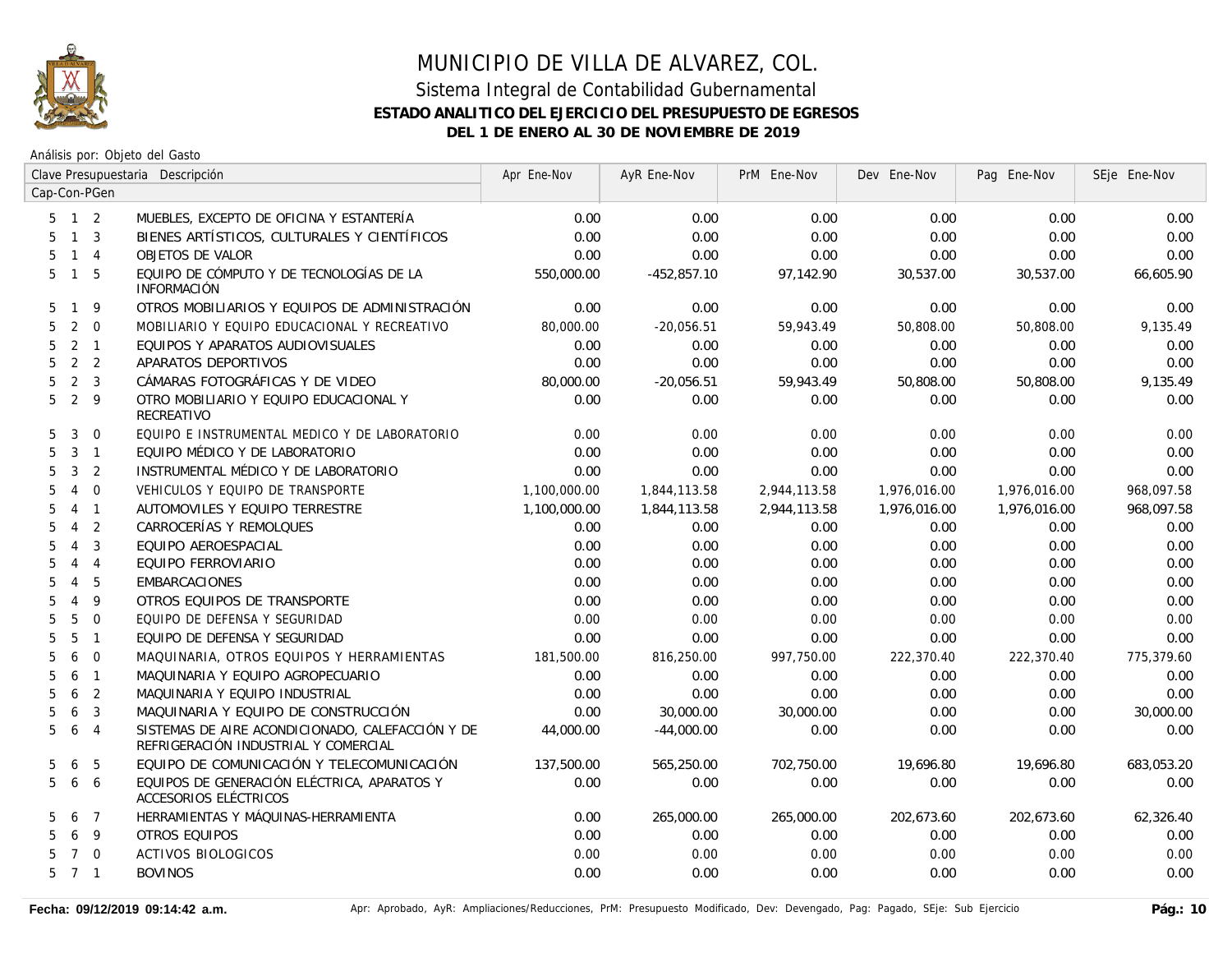

Análisis por: Objeto del Gasto

|   |                     |                | Clave Presupuestaria Descripción                                                                             | Apr Ene-Nov   | AyR Ene-Nov     | PrM Ene-Nov   | Dev Ene-Nov   | Pag Ene-Nov   | SEje Ene-Nov |
|---|---------------------|----------------|--------------------------------------------------------------------------------------------------------------|---------------|-----------------|---------------|---------------|---------------|--------------|
|   |                     | Cap-Con-PGen   |                                                                                                              |               |                 |               |               |               |              |
|   | $5 \quad 7 \quad 2$ |                | <b>PORCINOS</b>                                                                                              | 0.00          | 0.00            | 0.00          | 0.00          | 0.00          | 0.00         |
| 5 | $7\overline{ }$     | 3              | <b>AVES</b>                                                                                                  | 0.00          | 0.00            | 0.00          | 0.00          | 0.00          | 0.00         |
| 5 | $\overline{7}$      | $\overline{4}$ | OVINOS Y CAPRINOS                                                                                            | 0.00          | 0.00            | 0.00          | 0.00          | 0.00          | 0.00         |
| 5 | $\overline{7}$      | 5              | PECES Y ACUICULTURA                                                                                          | 0.00          | 0.00            | 0.00          | 0.00          | 0.00          | 0.00         |
| 5 | $\overline{7}$      | 6              | <b>EQUINOS</b>                                                                                               | 0.00          | 0.00            | 0.00          | 0.00          | 0.00          | 0.00         |
| 5 | $7\overline{ }$     | $\overline{7}$ | ESPECIES MENORES Y DE ZOOLÓGICO                                                                              | 0.00          | 0.00            | 0.00          | 0.00          | 0.00          | 0.00         |
| 5 | $7^{\circ}$         | 8              | ARBOLES Y PLANTAS                                                                                            | 0.00          | 0.00            | 0.00          | 0.00          | 0.00          | 0.00         |
| 5 | $\overline{7}$      | 9              | OTROS ACTIVOS BIOLÓGICOS                                                                                     | 0.00          | 0.00            | 0.00          | 0.00          | 0.00          | 0.00         |
| 5 | 8                   | $\mathbf 0$    | <b>BIENES INMUEBLES</b>                                                                                      | 0.00          | 0.00            | 0.00          | 0.00          | 0.00          | 0.00         |
| 5 | 8                   | $\mathbf{1}$   | <b>TERRENOS</b>                                                                                              | 0.00          | 0.00            | 0.00          | 0.00          | 0.00          | 0.00         |
| 5 | 8                   | $\overline{2}$ | <b>VIVIENDAS</b>                                                                                             | 0.00          | 0.00            | 0.00          | 0.00          | 0.00          | 0.00         |
| 5 | 8                   | 3              | EDIFICIOS NO RESIDENCIALES                                                                                   | 0.00          | 0.00            | 0.00          | 0.00          | 0.00          | 0.00         |
| 5 | 8                   | 9              | OTROS BIENES INMUEBLES                                                                                       | 0.00          | 0.00            | 0.00          | 0.00          | 0.00          | 0.00         |
| 5 | 9                   | $\mathbf 0$    | ACTIVOS INTANGIBLES                                                                                          | 0.00          | 0.00            | 0.00          | 0.00          | 0.00          | 0.00         |
| 5 | 9                   | $\mathbf{1}$   | <b>SOFTWARE</b>                                                                                              | 0.00          | 0.00            | 0.00          | 0.00          | 0.00          | 0.00         |
| 5 | 9                   | 2              | <b>PATENTES</b>                                                                                              | 0.00          | 0.00            | 0.00          | 0.00          | 0.00          | 0.00         |
| 5 | 9                   | 3              | <b>MARCAS</b>                                                                                                | 0.00          | 0.00            | 0.00          | 0.00          | 0.00          | 0.00         |
| 5 | 9                   | $\overline{4}$ | <b>DERECHOS</b>                                                                                              | 0.00          | 0.00            | 0.00          | 0.00          | 0.00          | 0.00         |
| 5 | 9                   | 5              | <b>CONCESIONES</b>                                                                                           | 0.00          | 0.00            | 0.00          | 0.00          | 0.00          | 0.00         |
| 5 | 9                   | 6              | <b>FRANQUICIAS</b>                                                                                           | 0.00          | 0.00            | 0.00          | 0.00          | 0.00          | 0.00         |
| 5 | 9                   | $\overline{7}$ | LICENCIAS INFORMÁTICAS E INTELECTUALES                                                                       | 0.00          | 0.00            | 0.00          | 0.00          | 0.00          | 0.00         |
| 5 | 9                   | 8              | LICENCIAS INDUSTRIALES, COMERCIALES Y OTRAS                                                                  | 0.00          | 0.00            | 0.00          | 0.00          | 0.00          | 0.00         |
| 5 | 9                   | 9              | OTROS ACTIVOS INTANGIBLES                                                                                    | 0.00          | 0.00            | 0.00          | 0.00          | 0.00          | 0.00         |
| 6 | $\overline{O}$      | $\overline{O}$ | <b>INVERSION PUBLICA</b>                                                                                     | 12,584,514.25 | 7,674,046.40    | 20,258,560.65 | 13,688,958.70 | 13,688,958.70 | 6,569,601.95 |
| 6 | $\overline{1}$      | $\mathbf{0}$   | OBRA PUBLICA EN BIENES DE DOMINIO PUBLICO                                                                    | 12,584,514.25 | $-7,641,875.00$ | 4,942,639.25  | 1,506,241.21  | 1,506,241.21  | 3,436,398.04 |
| 6 | $1 \quad 1$         |                | EDIFICACIÓN HABITACIONAL                                                                                     | 0.00          | 0.00            | 0.00          | 0.00          | 0.00          | 0.00         |
| 6 |                     | $1\quad 2$     | EDIFICACIÓN NO HABITACIONAL                                                                                  | 0.00          | 0.00            | 0.00          | 0.00          | 0.00          | 0.00         |
| 6 | $1 \quad 3$         |                | CONSTRUCCIÓN DE OBRAS PARA EL ABASTECIMIENTO DE<br>AGUA, PETRÓLEO, GAS, ELECTRICIDAD Y<br>TELECOMUNICACIONES | 0.00          | 40,000.00       | 40,000.00     | 40,000.00     | 40,000.00     | 0.00         |
| 6 | 1 4                 |                | DIVISIÓN DE TERRENOS Y CONSTRUCCIÓN DE OBRAS DE<br>URBANIZACIÓN                                              | 12,584,514.25 | -7,681,875.00   | 4,902,639.25  | 1,466,241.21  | 1,466,241.21  | 3,436,398.04 |
| 6 | $\mathbf{1}$        | 5              | CONSTRUCCIÓN DE VÍAS DE COMUNICACIÓN                                                                         | 0.00          | 0.00            | 0.00          | 0.00          | 0.00          | 0.00         |
| 6 | $1\quad6$           |                | OTRAS CONSTRUCCIONES DE INGENIERÍA CIVIL U OBRA<br><b>PESADA</b>                                             | 0.00          | 0.00            | 0.00          | 0.00          | 0.00          | 0.00         |
| 6 | $1 \quad 7$         |                | INSTALACIONES Y EQUIPAMIENTO EN CONSTRUCCIONES                                                               | 0.00          | 0.00            | 0.00          | 0.00          | 0.00          | 0.00         |
| 6 | $\overline{1}$      | 9              | TRABAJOS DE ACABADOS EN EDIFICACIONES Y OTROS<br>TRABAJOS ESPECIALIZADOS                                     | 0.00          | 0.00            | 0.00          | 0.00          | 0.00          | 0.00         |

Fecha: 09/12/2019 09:14:42 a.m. <br>
Pág.: 11<br />
Apr: Aprobado, AyR: Ampliaciones/Reducciones, PrM: Presupuesto Modificado, Dev: Devengado, Pag: Pagado, SEje: Sub Ejercicio Pág.: 11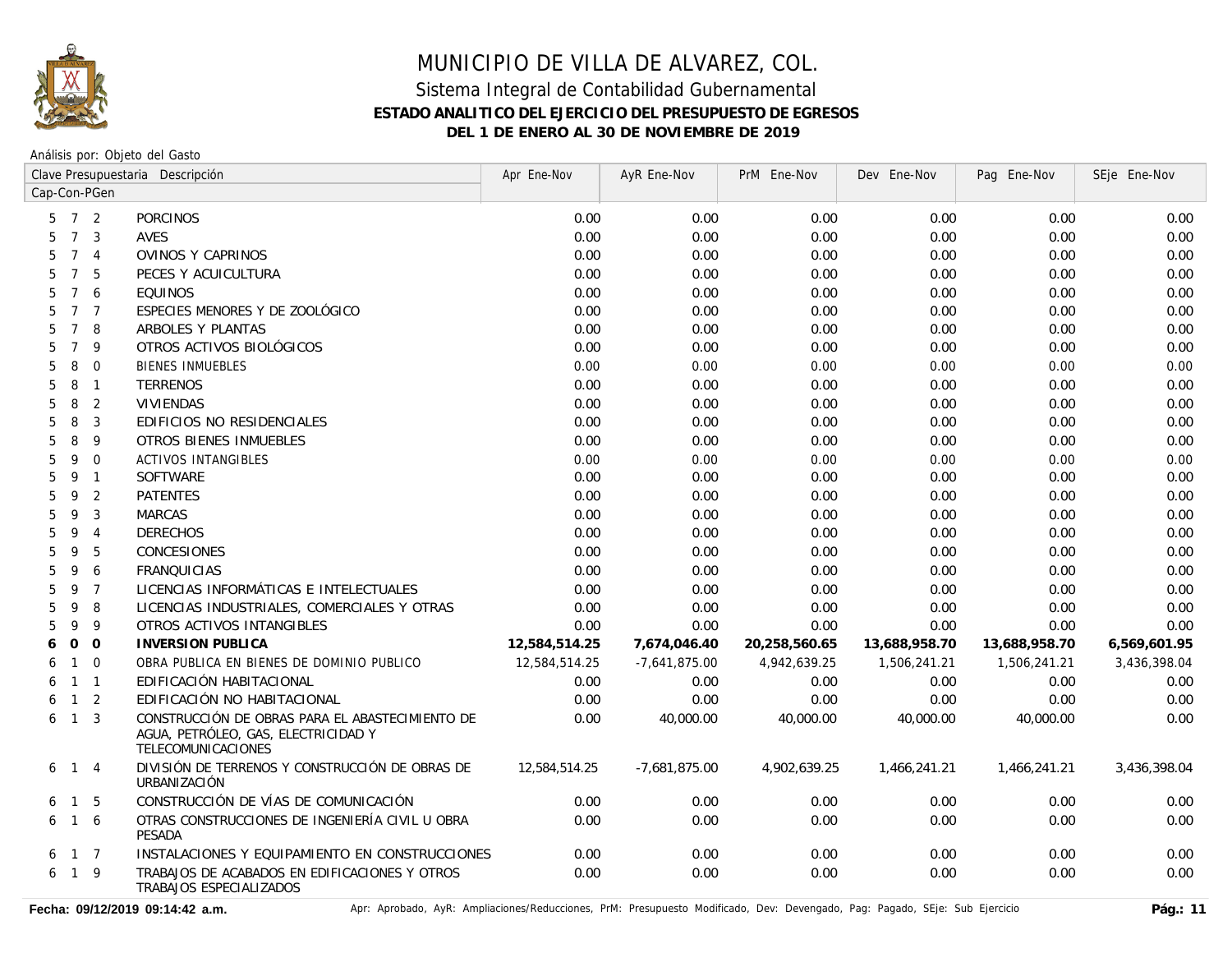

### Sistema Integral de Contabilidad Gubernamental **ESTADO ANALITICO DEL EJERCICIO DEL PRESUPUESTO DE EGRESOS DEL 1 DE ENERO AL 30 DE NOVIEMBRE DE 2019**

Análisis por: Objeto del Gasto

|             | Clave Presupuestaria Descripción |                |                                                                                                                                          | Apr Ene-Nov | AyR Ene-Nov   | PrM Ene-Nov   | Dev Ene-Nov     | Pag Ene-Nov     | SEje Ene-Nov |
|-------------|----------------------------------|----------------|------------------------------------------------------------------------------------------------------------------------------------------|-------------|---------------|---------------|-----------------|-----------------|--------------|
|             |                                  | Cap-Con-PGen   |                                                                                                                                          |             |               |               |                 |                 |              |
| 6           | 2 0                              |                | OBRA PUBLICA EN BIENES PROPIOS                                                                                                           | 0.00        | 15,315,921.40 | 15,315,921.40 | 12,182,717.49   | 12, 182, 717.49 | 3,133,203.91 |
| 6           |                                  | $2 \quad 1$    | EDIFICACIÓN HABITACIONAL                                                                                                                 | 0.00        | 0.00          | 0.00          | 0.00            | 0.00            | 0.00         |
| 6           |                                  | 2 <sub>2</sub> | EDIFICACIÓN NO HABITACIONAL                                                                                                              | 0.00        | 0.00          | 0.00          | 0.00            | 0.00            | 0.00         |
| 6           | 2 <sup>3</sup>                   |                | CONSTRUCCIÓN DE OBRAS PARA EL ABASTECIMIENTO DE<br>AGUA, PETRÓLEO, GAS, ELECTRICIDAD Y<br>TELECOMUNICACIONES                             | 0.00        | 0.00          | 0.00          | 0.00            | 0.00            | 0.00         |
| 6           | $2 \quad 4$                      |                | DIVISIÓN DE TERRENOS Y CONSTRUCCIÓN DE OBRAS DE<br>URBANIZACIÓN                                                                          | 0.00        | 0.00          | 0.00          | 0.00            | 0.00            | 0.00         |
| 6.          | 2 5                              |                | CONSTRUCCIÓN DE VÍAS DE COMUNICACIÓN                                                                                                     | 0.00        | 0.00          | 0.00          | 0.00            | 0.00            | 0.00         |
| 6           | $2\overline{6}$                  |                | OTRAS CONSTRUCCIONES DE INGENIERÍA CIVIL U OBRA<br><b>PESADA</b>                                                                         | 0.00        | 0.00          | 0.00          | 0.00            | 0.00            | 0.00         |
| 6           | 2 7                              |                | INSTALACIONES Y EQUIPAMIENTO EN CONSTRUCCIONES                                                                                           | 0.00        | 0.00          | 0.00          | 0.00            | 0.00            | 0.00         |
| 6           | $2 \quad 9$                      |                | TRABAJOS DE ACABADOS EN EDIFICACIONES Y OTROS<br>TRABAJOS ESPECIALIZADOS                                                                 | 0.00        | 15,315,921.40 | 15,315,921.40 | 12, 182, 717.49 | 12,182,717.49   | 3,133,203.91 |
| 6           | $\mathbf{3}$                     | $\overline{0}$ | PROYECTOS PRODUCTIVOS Y ACCIONES DE FOMENTO                                                                                              | 0.00        | 0.00          | 0.00          | 0.00            | 0.00            | 0.00         |
|             | $6\quad 3\quad 1$                |                | ESTUDIOS, FORMULACIÓN Y EVALUACIÓN DE PROYECTOS<br>PRODUCTIVOS NO INCLUIDOS EN CONCEPTOS<br>ANTERIORES DE ESTE CAPÍTULO                  | 0.00        | 0.00          | 0.00          | 0.00            | 0.00            | 0.00         |
|             | $6 \t3 \t2$                      |                | EJECUCIÓN DE PROYECTOS PRODUCTIVOS NO INCLUIDOS<br>EN CONCEPTOS ANTERIORES DE ESTE CAPÍTULO                                              | 0.00        | 0.00          | 0.00          | 0.00            | 0.00            | 0.00         |
| $7^{\circ}$ | 0 <sub>0</sub>                   |                | INVERSIONES FINANCIERAS Y OTRAS PROVISIONES                                                                                              | 183,333.26  | $-175,000.00$ | 8,333.26      | 0.00            | 0.00            | 8,333.26     |
|             | $7 \quad 1 \quad 0$              |                | INVERSIONES PARA EL FOMENTO DE ACTIVIDADES<br><b>PRODUCTIVAS</b>                                                                         | 0.00        | 0.00          | 0.00          | 0.00            | 0.00            | 0.00         |
|             | $7 \quad 1 \quad 1$              |                | CRÉDITOS OTORGADOS POR ENTIDADES FEDERATIVAS Y<br>MUNICIPIOS AL SECTOR SOCIAL Y PRIVADO PARA EL<br>FOMENTO DE ACTIVIDADES PRODUCTIVAS    | 0.00        | 0.00          | 0.00          | 0.00            | 0.00            | 0.00         |
|             | $7 \quad 1 \quad 2$              |                | CRÉDITOS OTORGADOS POR LAS ENTIDADES<br>FEDERATIVAS A MUNICIPIOS PARA EL FOMENTO DE<br>ACTIVIDADES PRODUCTIVAS                           | 0.00        | 0.00          | 0.00          | 0.00            | 0.00            | 0.00         |
|             | $7 2 0$                          |                | ACCIONES Y PARTICIPACIONES DE CAPITAL                                                                                                    | 0.00        | 0.00          | 0.00          | 0.00            | 0.00            | 0.00         |
|             | $7 \quad 2 \quad 1$              |                | ACCIONES Y PARTICIPACIONES DE CAPITAL EN<br>ENTIDADES PARAESTATALES NO EMPRESARIALES Y NO<br>FINANCIERAS CON FINES DE POLÍTICA ECONÓMICA | 0.00        | 0.00          | 0.00          | 0.00            | 0.00            | 0.00         |
|             | $722$                            |                | ACCIONES Y PARTICIPACIONES DE CAPITAL EN<br>ENTIDADES PARAESTATALES EMPRESARIALES Y NO<br>FINANCIERAS CON FINES DE POLÍTICA ECONÓMICA    | 0.00        | 0.00          | 0.00          | 0.00            | 0.00            | 0.00         |
|             | 723                              |                | ACCIONES Y PARTICIPACIONES DE CAPITAL EN<br>INSTITUCIONES PARAESTATALES PÚBLICAS FINANCIERAS<br>CON FINES DE POLÍTICA ECONÓMICA          | 0.00        | 0.00          | 0.00          | 0.00            | 0.00            | 0.00         |
|             | 724                              |                | ACCIONES Y PARTICIPACIONES DE CAPITAL EN EL                                                                                              | 0.00        | 0.00          | 0.00          | 0.00            | 0.00            | 0.00         |

Fecha: 09/12/2019 09:14:42 a.m. **Antical Accordiones/Reducciones, PrM: Presupuesto Modificado**, Dev: Devengado, Pag: Pagado, SEje: Sub Ejercicio Pág.: 12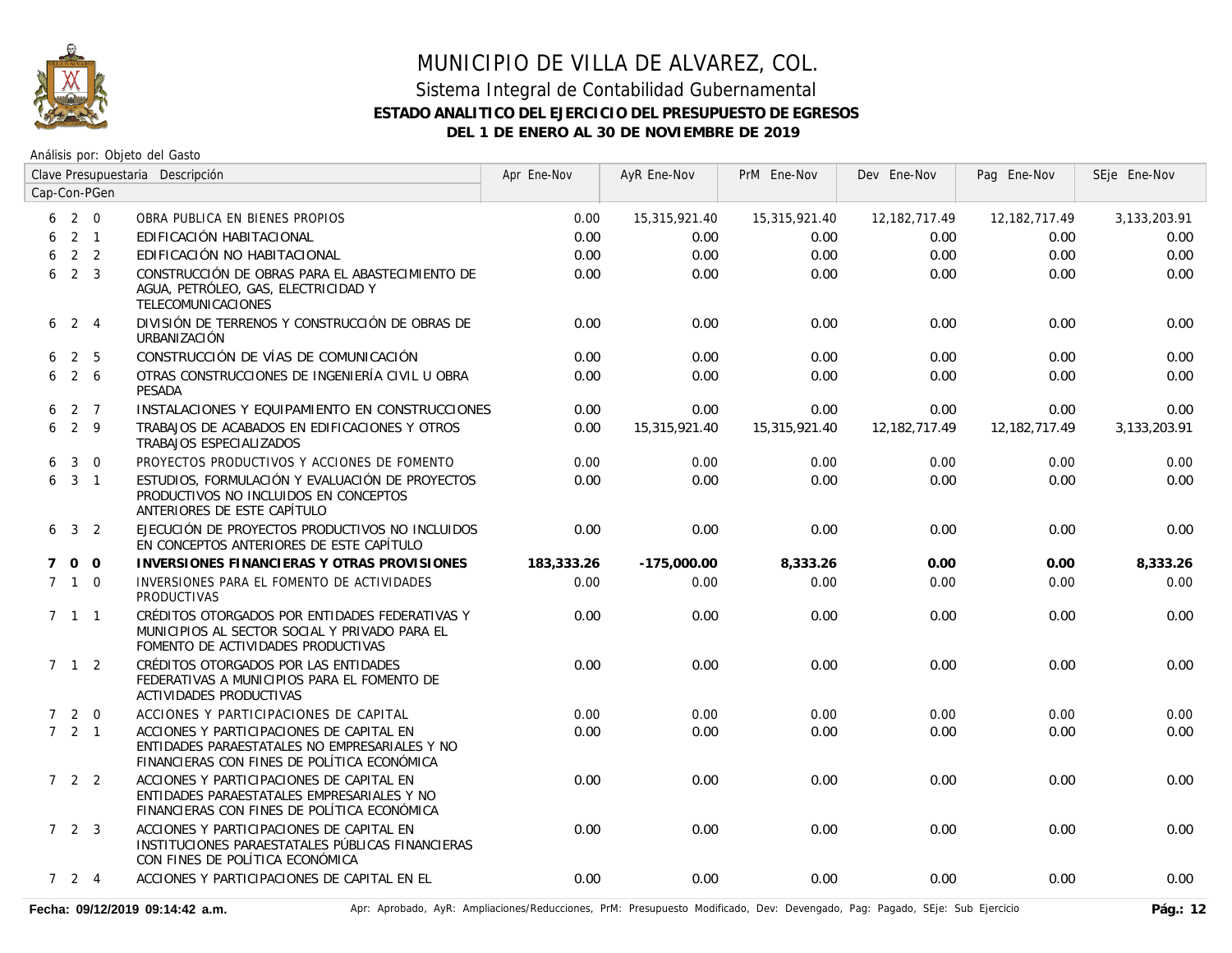

### Sistema Integral de Contabilidad Gubernamental **ESTADO ANALITICO DEL EJERCICIO DEL PRESUPUESTO DE EGRESOS DEL 1 DE ENERO AL 30 DE NOVIEMBRE DE 2019**

Análisis por: Objeto del Gasto

| Clave Presupuestaria Descripción |                     |                |                                                                                                                          | Apr Ene-Nov | AyR Ene-Nov | PrM Ene-Nov | Dev Ene-Nov | Pag Ene-Nov | SEje Ene-Nov |
|----------------------------------|---------------------|----------------|--------------------------------------------------------------------------------------------------------------------------|-------------|-------------|-------------|-------------|-------------|--------------|
| Cap-Con-PGen                     |                     |                |                                                                                                                          |             |             |             |             |             |              |
|                                  |                     |                | SECTOR PRIVADO CON FINES DE POLÍTICA ECONÓMICA                                                                           |             |             |             |             |             |              |
|                                  | 725                 |                | ACCIONES Y PARTICIPACIONES DE CAPITAL EN<br>ORGANISMOS INTERNACIONALES CON FINES DE<br>POLÍTICA ECONÓMICA                | 0.00        | 0.00        | 0.00        | 0.00        | 0.00        | 0.00         |
|                                  | 7 2 6               |                | ACCIONES Y PARTICIPACIONES DE CAPITAL EN EL<br>SECTOR EXTERNO CON FINES DE POLÍTICA ECONÓMICA                            | 0.00        | 0.00        | 0.00        | 0.00        | 0.00        | 0.00         |
|                                  | 7 2 7               |                | ACCIONES Y PARTICIPACIONES DE CAPITAL EN EL<br>SECTOR PÚBLICO CON FINES DE GESTIÓN DE LIQUIDEZ                           | 0.00        | 0.00        | 0.00        | 0.00        | 0.00        | 0.00         |
|                                  | 728                 |                | ACCIONES Y PARTICIPACIONES DE CAPITAL EN EL<br>SECTOR PRIVADO CON FINES DE GESTIÓN DE LIQUIDEZ                           | 0.00        | 0.00        | 0.00        | 0.00        | 0.00        | 0.00         |
|                                  | 7 2 9               |                | ACCIONES Y PARTICIPACIONES DE CAPITAL EN EL<br>SECTOR EXTERNO CON FINES DE GESTIÓN DE LIQUIDEZ                           | 0.00        | 0.00        | 0.00        | 0.00        | 0.00        | 0.00         |
| $7^{\circ}$                      | $\mathbf{3}$        | $\Omega$       | COMPRA DE TITULOS Y VALORES                                                                                              | 0.00        | 0.00        | 0.00        | 0.00        | 0.00        | 0.00         |
|                                  | $7 \quad 3 \quad 1$ |                | <b>BONOS</b>                                                                                                             | 0.00        | 0.00        | 0.00        | 0.00        | 0.00        | 0.00         |
|                                  | $7 \quad 3 \quad 2$ |                | VALORES REPRESENTATIVOS DE DEUDA ADQUIRIDOS<br>CON FINES DE POLÍTICA ECONÓMICA                                           | 0.00        | 0.00        | 0.00        | 0.00        | 0.00        | 0.00         |
|                                  | $7 \quad 3 \quad 3$ |                | VALORES REPRESENTATIVOS DE DEUDA ADQUIRIDOS<br>CON FINES DE GESTIÓN DE LIQUIDEZ                                          | 0.00        | 0.00        | 0.00        | 0.00        | 0.00        | 0.00         |
|                                  | 7 <sup>3</sup>      | $\overline{4}$ | OBLIGACIONES NEGOCIABLES ADQUIRIDAS CON FINES DE<br>POLÍTICA ECONÓMICA                                                   | 0.00        | 0.00        | 0.00        | 0.00        | 0.00        | 0.00         |
|                                  | $7 \quad 3 \quad 5$ |                | OBLIGACIONES NEGOCIABLES ADOUIRIDAS CON FINES DE<br>GESTIÓN DE LIQUIDEZ                                                  | 0.00        | 0.00        | 0.00        | 0.00        | 0.00        | 0.00         |
| $7^{\circ}$                      |                     | $3 \quad 9$    | OTROS VALORES                                                                                                            | 0.00        | 0.00        | 0.00        | 0.00        | 0.00        | 0.00         |
|                                  |                     | $4\quad 0$     | CONCESION DE PRESTAMOS                                                                                                   | 0.00        | 0.00        | 0.00        | 0.00        | 0.00        | 0.00         |
|                                  | 741                 |                | CONCESIÓN DE PRÉSTAMOS A ENTIDADES<br>PARAESTATALES NO EMPRESARIALES Y NO FINANCIERAS<br>CON FINES DE POLÍTICA ECONÓMICA | 0.00        | 0.00        | 0.00        | 0.00        | 0.00        | 0.00         |
| $7^{\circ}$                      |                     | $4\quad 2$     | CONCESIÓN DE PRÉSTAMOS A ENTIDADES<br>PARAESTATALES EMPRESARIALES Y NO FINANCIERAS<br>CON FINES DE POLÍTICA ECONÓMICA    | 0.00        | 0.00        | 0.00        | 0.00        | 0.00        | 0.00         |
|                                  | $7 \t4 \t3$         |                | CONCESIÓN DE PRÉSTAMOS A INSTITUCIONES<br>PARAESTATALES PÚBLICAS FINANCIERAS CON FINES DE<br>POLÍTICA ECONÓMICA          | 0.00        | 0.00        | 0.00        | 0.00        | 0.00        | 0.00         |
| $7^{\circ}$                      |                     | $4 \quad 4$    | CONCESIÓN DE PRÉSTAMOS A ENTIDADES FEDERATIVAS<br>Y MUNICIPIOS CON FINES DE POLÍTICA ECONÓMICA                           | 0.00        | 0.00        | 0.00        | 0.00        | 0.00        | 0.00         |
|                                  | 745                 |                | CONCESIÓN DE PRÉSTAMOS AL SECTOR PRIVADO CON<br>FINES DE POLÍTICA ECONÓMICA                                              | 0.00        | 0.00        | 0.00        | 0.00        | 0.00        | 0.00         |
|                                  | 7 4 6               |                | CONCESIÓN DE PRÉSTAMOS AL SECTOR EXTERNO CON<br>FINES DE POLÍTICA ECONÓMICA                                              | 0.00        | 0.00        | 0.00        | 0.00        | 0.00        | 0.00         |
|                                  | 7 4 7               |                | CONCESIÓN DE PRÉSTAMOS AL SECTOR PÚBLICO CON                                                                             | 0.00        | 0.00        | 0.00        | 0.00        | 0.00        | 0.00         |

Fecha: 09/12/2019 09:14:42 a.m. **Aprical Access** Aprical AyR: Ampliaciones/Reducciones, PrM: Presupuesto Modificado, Dev: Devengado, Pag: Pagado, SEje: Sub Ejercicio Pág.: 13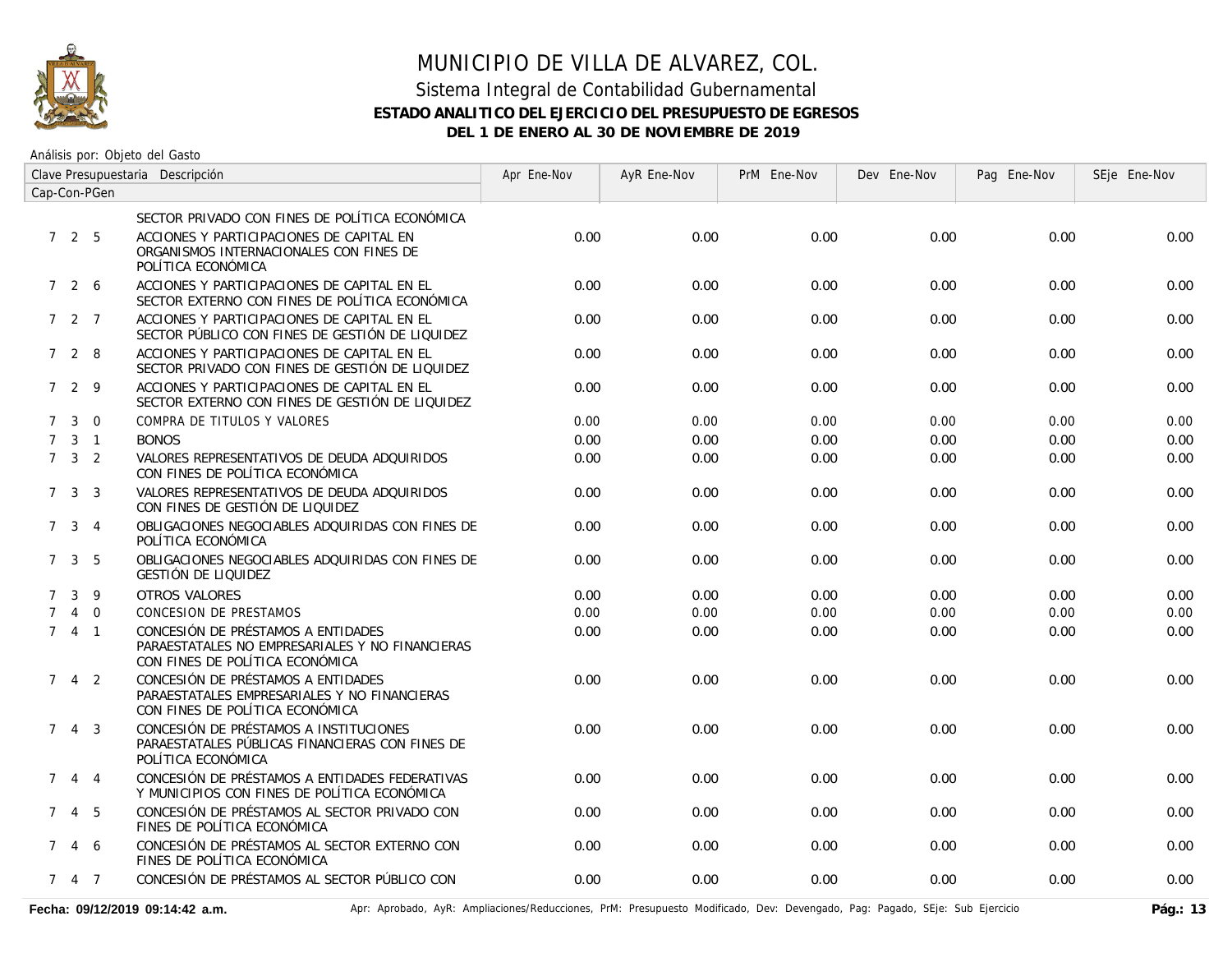

### Sistema Integral de Contabilidad Gubernamental **ESTADO ANALITICO DEL EJERCICIO DEL PRESUPUESTO DE EGRESOS DEL 1 DE ENERO AL 30 DE NOVIEMBRE DE 2019**

| Clave Presupuestaria Descripción |                   |                |                                                                              | Apr Ene-Nov | AyR Ene-Nov   | PrM Ene-Nov | Dev Ene-Nov | Pag Ene-Nov | SEje Ene-Nov |
|----------------------------------|-------------------|----------------|------------------------------------------------------------------------------|-------------|---------------|-------------|-------------|-------------|--------------|
| Cap-Con-PGen                     |                   |                |                                                                              |             |               |             |             |             |              |
|                                  |                   |                | FINES DE GESTIÓN DE LIQUIDEZ                                                 |             |               |             |             |             |              |
|                                  | 7 4 8             |                | CONCESIÓN DE PRÉSTAMOS AL SECTOR PRIVADO CON<br>FINES DE GESTIÓN DE LIQUIDEZ | 0.00        | 0.00          | 0.00        | 0.00        | 0.00        | 0.00         |
| $7^{\circ}$                      | $\overline{4}$    | 9              | CONCESIÓN DE PRÉSTAMOS AL SECTOR EXTERNO CON<br>FINES DE GESTIÓN DE LIQUIDEZ | 0.00        | 0.00          | 0.00        | 0.00        | 0.00        | 0.00         |
|                                  | 750               |                | INVERSIONES EN FIDEICOMISOS, MANDATOS Y OTROS<br>ANALOGOS                    | 0.00        | 0.00          | 0.00        | 0.00        | 0.00        | 0.00         |
|                                  | $7\quad 5\quad 1$ |                | INVERSIONES EN FIDEICOMISOS DEL PODER EJECUTIVO                              | 0.00        | 0.00          | 0.00        | 0.00        | 0.00        | 0.00         |
| $7^{\circ}$                      | 5                 | $\overline{2}$ | INVERSIONES EN FIDEICOMISOS DEL PODER LEGISLATIVO                            | 0.00        | 0.00          | 0.00        | 0.00        | 0.00        | 0.00         |
| $7^{\circ}$                      | 5                 | $\overline{3}$ | INVERSIONES EN FIDEICOMISOS DEL PODER JUDICIAL                               | 0.00        | 0.00          | 0.00        | 0.00        | 0.00        | 0.00         |
|                                  | $7\quad 5\quad 4$ |                | INVERSIONES EN FIDEICOMISOS PÚBLICOS NO<br>EMPRESARIALES Y NO FINANCIEROS    | 0.00        | 0.00          | 0.00        | 0.00        | 0.00        | 0.00         |
|                                  | 7 5               | - 5            | INVERSIONES EN FIDEICOMISOS PÚBLICOS<br>EMPRESARIALES Y NO FINANCIEROS       | 0.00        | 0.00          | 0.00        | 0.00        | 0.00        | 0.00         |
| $7^{\circ}$                      | 5                 | 6              | INVERSIONES EN FIDEICOMISOS PÚBLICOS FINANCIEROS                             | 0.00        | 0.00          | 0.00        | 0.00        | 0.00        | 0.00         |
| $7^{\circ}$                      | 5                 | $\overline{7}$ | INVERSIONES EN FIDEICOMISOS DE ENTIDADES<br><b>FEDERATIVAS</b>               | 0.00        | 0.00          | 0.00        | 0.00        | 0.00        | 0.00         |
| $7^{\circ}$                      | 5                 | 8              | INVERSIONES EN FIDEICOMISOS DE MUNICIPIOS                                    | 0.00        | 0.00          | 0.00        | 0.00        | 0.00        | 0.00         |
| $7^{\circ}$                      | 5                 | 9              | OTRAS INVERSIONES EN FIDEICOMISOS                                            | 0.00        | 0.00          | 0.00        | 0.00        | 0.00        | 0.00         |
| $\overline{7}$                   | 6                 | $\overline{0}$ | OTRAS INVERSIONES FINANCIERAS                                                | 0.00        | 0.00          | 0.00        | 0.00        | 0.00        | 0.00         |
| $7^{\circ}$                      | 6                 | $\overline{1}$ | DEPÓSITOS A LARGO PLAZO EN MONEDA NACIONAL                                   | 0.00        | 0.00          | 0.00        | 0.00        | 0.00        | 0.00         |
| $\overline{7}$                   | 6                 | $\overline{2}$ | DEPÓSITOS A LARGO PLAZO EN MONEDA EXTRANJERA                                 | 0.00        | 0.00          | 0.00        | 0.00        | 0.00        | 0.00         |
| $7^{\circ}$                      | 9                 | $\Omega$       | PROVISIONES PARA CONTINGENCIAS Y OTRAS<br>EROGACIONES ESPECIALES             | 183,333,26  | $-175,000.00$ | 8,333.26    | 0.00        | 0.00        | 8,333.26     |
|                                  | 7 9 1             |                | CONTINGENCIAS POR FENÓMENOS NATURALES                                        | 0.00        | 0.00          | 0.00        | 0.00        | 0.00        | 0.00         |
| $\overline{7}$                   | 9                 | $\overline{2}$ | CONTINGENCIAS SOCIOECONÓMICAS                                                | 183,333.26  | $-175,000.00$ | 8,333.26    | 0.00        | 0.00        | 8,333.26     |
| $\overline{7}$                   | 9                 | 9              | OTRAS EROGACIONES ESPECIALES                                                 | 0.00        | 0.00          | 0.00        | 0.00        | 0.00        | 0.00         |
| 8                                | $\Omega$          | $\Omega$       | PARTICIPACIONES Y APORTACIONES                                               | 0.00        | 0.00          | 0.00        | 0.00        | 0.00        | 0.00         |
| 8                                | $\mathbf{1}$      | $\Omega$       | PARTICIPACIONES                                                              | 0.00        | 0.00          | 0.00        | 0.00        | 0.00        | 0.00         |
| 8                                | $1 \quad 1$       |                | FONDO GENERAL DE PARTICIPACIONES                                             | 0.00        | 0.00          | 0.00        | 0.00        | 0.00        | 0.00         |
| 8                                | $\overline{1}$    | 2              | FONDO DE FOMENTO MUNICIPAL                                                   | 0.00        | 0.00          | 0.00        | 0.00        | 0.00        | 0.00         |
| 8                                | $\overline{1}$    | $\overline{3}$ | PARTICIPACIONES DE LAS ENTIDADES FEDERATIVAS A<br>LOS MUNICIPIOS             | 0.00        | 0.00          | 0.00        | 0.00        | 0.00        | 0.00         |
|                                  | 8 1 4             |                | OTROS CONCEPTOS PARTICIPABLES DE LA FEDERACIÓN<br>A ENTIDADES FEDERATIVAS    | 0.00        | 0.00          | 0.00        | 0.00        | 0.00        | 0.00         |
|                                  | 8 1               | - 5            | OTROS CONCEPTOS PARTICIPABLES DE LA FEDERACIÓN<br>A MUNICIPIOS               | 0.00        | 0.00          | 0.00        | 0.00        | 0.00        | 0.00         |
| 8                                | 16                |                | CONVENIOS DE COLABORACIÓN ADMINISTRATIVA                                     | 0.00        | 0.00          | 0.00        | 0.00        | 0.00        | 0.00         |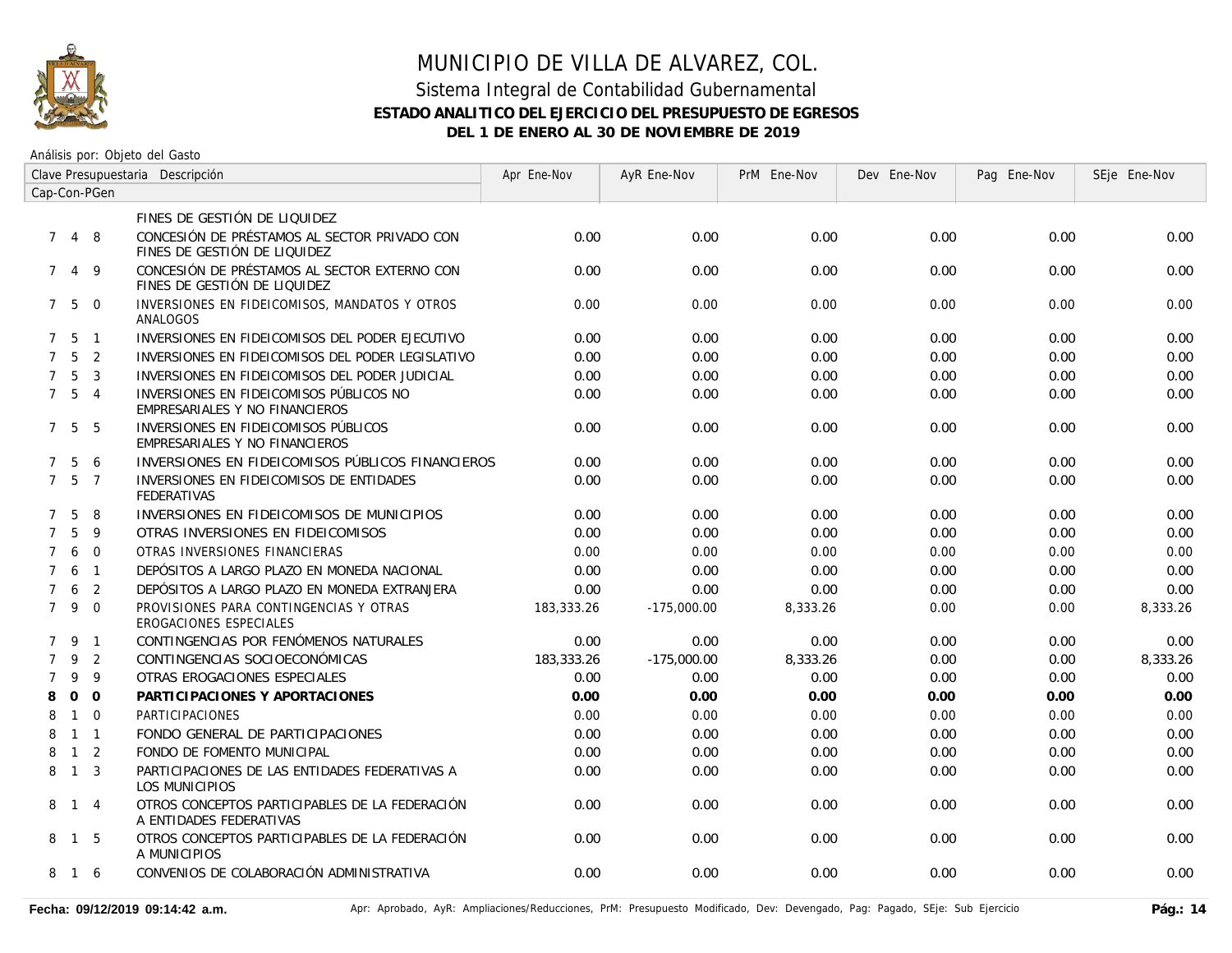

### Sistema Integral de Contabilidad Gubernamental **ESTADO ANALITICO DEL EJERCICIO DEL PRESUPUESTO DE EGRESOS DEL 1 DE ENERO AL 30 DE NOVIEMBRE DE 2019**

| Clave Presupuestaria Descripción |                     |                |                                                                                                             | Apr Ene-Nov  | AyR Ene-Nov  | PrM Ene-Nov   | Dev Ene-Nov   | Pag Ene-Nov   | SEje Ene-Nov   |
|----------------------------------|---------------------|----------------|-------------------------------------------------------------------------------------------------------------|--------------|--------------|---------------|---------------|---------------|----------------|
| Cap-Con-PGen                     |                     |                |                                                                                                             |              |              |               |               |               |                |
| 8                                | $3 \quad 0$         |                | APORTACIONES                                                                                                | 0.00         | 0.00         | 0.00          | 0.00          | 0.00          | 0.00           |
| 8                                | 3 <sub>1</sub>      |                | APORTACIONES DE LA FEDERACIÓN A LAS ENTIDADES<br><b>FEDERATIVAS</b>                                         | 0.00         | 0.00         | 0.00          | 0.00          | 0.00          | 0.00           |
| 8                                | 3 <sup>1</sup>      | $\overline{2}$ | APORTACIONES DE LA FEDERACIÓN A MUNICIPIOS                                                                  | 0.00         | 0.00         | 0.00          | 0.00          | 0.00          | 0.00           |
| 8                                |                     | 3 <sup>3</sup> | APORTACIONES DE LAS ENTIDADES FEDERATIVAS A LOS<br><b>MUNICIPIOS</b>                                        | 0.00         | 0.00         | 0.00          | 0.00          | 0.00          | 0.00           |
| 8                                |                     | $3 \quad 4$    | APORTACIONES PREVISTAS EN LEYES Y DECRETOS AL<br>SISTEMA DE PROTECCIÓN SOCIAL                               | 0.00         | 0.00         | 0.00          | 0.00          | 0.00          | 0.00           |
| 8                                |                     | 3 <sub>5</sub> | APORTACIONES PREVISTAS EN LEYES Y DECRETOS<br>COMPENSATORIAS A ENTIDADES FEDERATIVAS Y<br><b>MUNICIPIOS</b> | 0.00         | 0.00         | 0.00          | 0.00          | 0.00          | 0.00           |
| 8                                | 5                   | $\overline{0}$ | <b>CONVENIOS</b>                                                                                            | 0.00         | 0.00         | 0.00          | 0.00          | 0.00          | 0.00           |
| 8                                |                     | 5 <sub>1</sub> | CONVENIOS DE REASIGNACIÓN                                                                                   | 0.00         | 0.00         | 0.00          | 0.00          | 0.00          | 0.00           |
| 8                                | $5\overline{)}$     | $\overline{2}$ | CONVENIOS DE DESCENTRALIZACIÓN                                                                              | 0.00         | 0.00         | 0.00          | 0.00          | 0.00          | 0.00           |
| 8                                | 5                   | $\overline{3}$ | <b>OTROS CONVENIOS</b>                                                                                      | 0.00         | 0.00         | 0.00          | 0.00          | 0.00          | 0.00           |
| 9                                |                     | $0\quad 0$     | DEUDA PUBLICA                                                                                               | 9,616,769.91 | 4,011,386.84 | 13,628,156.75 | 86,585,335.54 | 19,631,281.38 | -72,957,178.79 |
| 9                                |                     | $1 \quad 0$    | AMORTIZACION DE LA DEUDA PUBLICA                                                                            | 3,997,747.16 | 3,319.85     | 4,001,067.01  | 4,001,066.81  | 4,001,066.81  | 0.20           |
|                                  | 9 1 1               |                | AMORTIZACIÓN DE LA DEUDA INTERNA CON<br>INSTITUCIONES DE CRÉDITO                                            | 3.997.747.16 | 3,319.85     | 4,001,067.01  | 4.001.066.81  | 4,001,066.81  | 0.20           |
|                                  | $9 \t1 \t2$         |                | AMORTIZACIÓN DE LA DEUDA INTERNA POR EMISIÓN DE<br>TÍTULOS Y VALORES                                        | 0.00         | 0.00         | 0.00          | 0.00          | 0.00          | 0.00           |
|                                  | 9 1 3               |                | AMORTIZACIÓN DE ARRENDAMIENTOS FINANCIEROS<br><b>NACIONALES</b>                                             | 0.00         | 0.00         | 0.00          | 0.00          | 0.00          | 0.00           |
|                                  | 9 1 4               |                | AMORTIZACIÓN DE LA DEUDA EXTERNA CON<br>INSTITUCIONES DE CRÉDITO                                            | 0.00         | 0.00         | 0.00          | 0.00          | 0.00          | 0.00           |
|                                  | 9 1 5               |                | AMORTIZACIÓN DE DEUDA EXTERNA CON ORGANISMOS<br>FINANCIEROS INTERNACIONALES                                 | 0.00         | 0.00         | 0.00          | 0.00          | 0.00          | 0.00           |
| 9                                | 1 6                 |                | AMORTIZACIÓN DE LA DEUDA BILATERAL                                                                          | 0.00         | 0.00         | 0.00          | 0.00          | 0.00          | 0.00           |
|                                  | 9 1 7               |                | AMORTIZACIÓN DE LA DEUDA EXTERNA POR EMISIÓN DE<br>TÍTULOS Y VALORES                                        | 0.00         | 0.00         | 0.00          | 0.00          | 0.00          | 0.00           |
|                                  | 9 1 8               |                | AMORTIZACIÓN DE ARRENDAMIENTOS FINANCIEROS<br><b>INTERNACIONALES</b>                                        | 0.00         | 0.00         | 0.00          | 0.00          | 0.00          | 0.00           |
| 9                                |                     | $2 \quad 0$    | INTERESES DE LA DEUDA PUBLICA                                                                               | 4.702.356.12 | 45.825.04    | 4.748.181.16  | 4,577,234.89  | 4,577,234.89  | 170,946.27     |
|                                  | $9 \quad 2 \quad 1$ |                | INTERESES DE LA DEUDA INTERNA CON INSTITUCIONES<br>DE CRÉDITO                                               | 4.702.356.12 | 45.825.04    | 4.748.181.16  | 4,577,234.89  | 4.577.234.89  | 170,946.27     |
|                                  | 9 2 2               |                | INTERESES DERIVADOS DE LA COLOCACIÓN DE TÍTULOS Y<br><b>VALORES</b>                                         | 0.00         | 0.00         | 0.00          | 0.00          | 0.00          | 0.00           |
|                                  | 9 2 3               |                | INTERESES POR ARRENDAMIENTOS FINANCIEROS<br><b>NACIONALES</b>                                               | 0.00         | 0.00         | 0.00          | 0.00          | 0.00          | 0.00           |